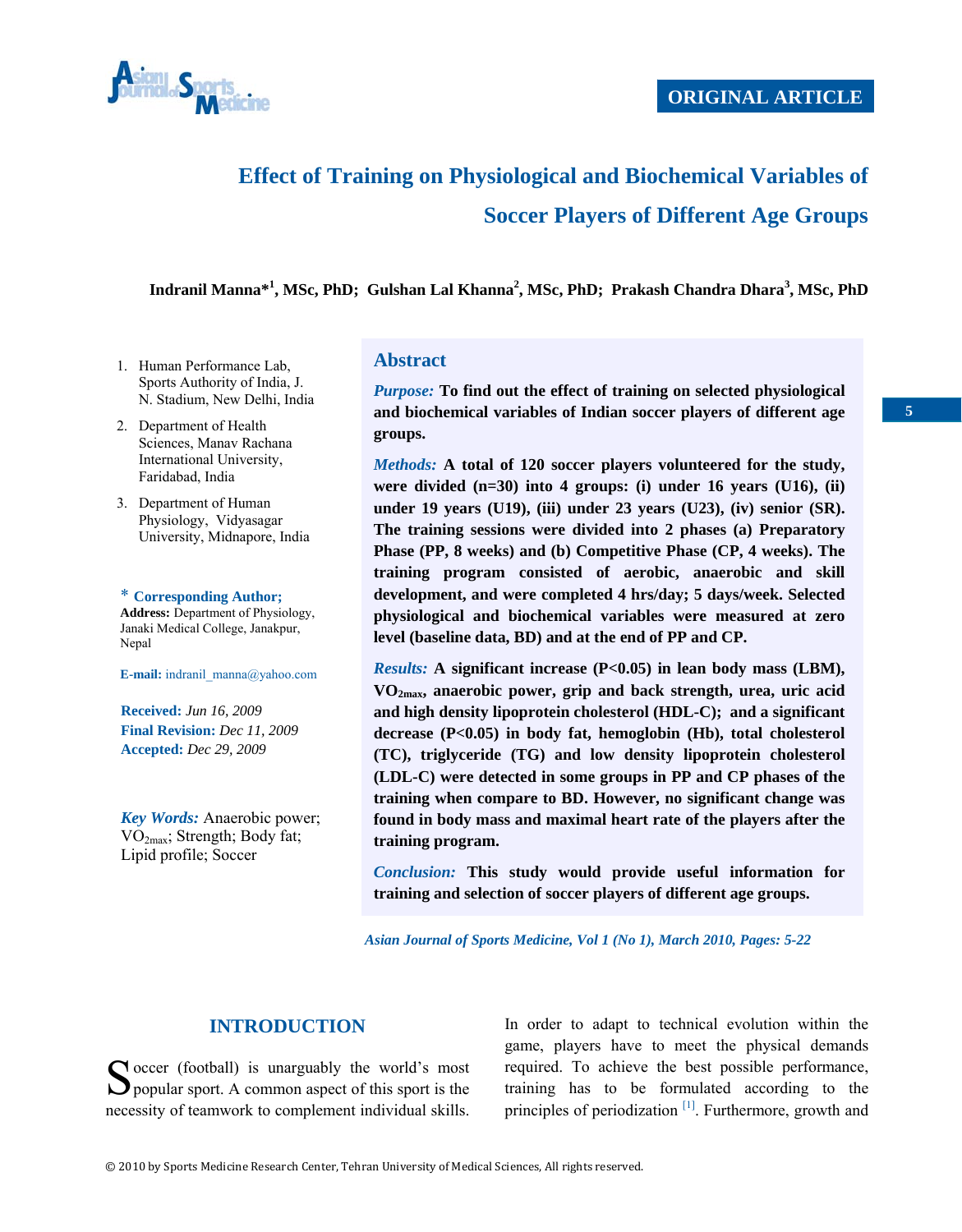

development phase of life has impact on training  $[2, 3]$ . The training-induced changes observed in various physiological and biochemical parameters can be attributed to appropriate load dynamics.

 Body composition has an important role in playing soccer  $[4,5]$ . Since in soccer lots of physical contacts occur and many movements and skills are involved a high level of physical demand is required which involves kicking, short sprinting, throwing, catching, trapping, etc<sup>[2, 3]</sup>. Since soccer players have to cover a big area in the ground during attacks and defenses, the game demands for aerobic fitness as well as anaerobic one  $[3,6]$ . A high number of accelerations and decelerations associated with a large number of changes in direction of play create an additional load to the muscles involved. So, just those players who are suited to cope with these demands, reach elite levels  $[3,7]$ . The intermittent high intensity pattern of activity during matches requires a high function of both aerobic and anaerobic energy delivery pathways  $[8,9]$ . Moreover, power and strength have great impacts over the game which is required during sprinting and in execution of various skills with the ball  $[2,3]$ .

 Oxygen is transported to muscles primarily by haemoglobin  $[10,11]$ . During aerobic exercise, the demand for oxygen increases at the working muscle; so an optimum level of hemoglobin is required to perform at the highest level with high intensity. As soccer performance depend mostly on aerobic component of the athlete, players need to maintain normal haemoglobin level to optimise their performance. Serum levels of urea and uric acid are sometimes used for assessment of training-related stress <sup>[12]</sup>. During soccer training, these parameters may be evaluated at regular intervals to assess the training load imposed on athletes. In addition, urea and uric acid accumulation is most frequently used as a measure of protein catabolism and degradation of adenonucleotides [13-16]. Lipids have important beneficial biological functions. These include usage of triglycerides for energy production, fat storage in adipose tissues, and usage of cholesterol as a component in phospholipids of cellular membranes or in the synthesis of steroid hormones  $[15, 17, 18]$ . Elevated plasma cholesterol concentrations have been implicated in the development of coronary artery disease

 $(CAD)^{[17,19]}$ . Regular monitoring of these health-related variables of soccer players can provide valuable information about their health, metabolic and cardiovascular status.

 This study has been focused on soccer players as this sport is the most popular one and played throughout the world. Physiological and biochemical variables have important role for evaluation of training and assessment of health, metabolism and cardiovascular status of soccer players. Regular monitoring of physiological and biochemical variables during training at various stages of growth and development may provide valuable information to coaches for training and selection of players at different age groups. Studies on the physiological and biochemical parameters of soccer players particularly in relation to training, growth and development are lacking in India. In view of the above, this study was designed to investigate the effect of a training program on selected physiological and biochemical variables of Indian soccer players of different age groups.

#### **METHODS AND SUBJECTS**

**Subjects:** One hundred and twenty (N=120) Indian male soccer players, regularly playing competitive soccer, volunteered for the present study. They were selected from the training camps at Sports Authority of India. The players were equally divided (n=30) into 4 groups: under 16 years (U16, age: 14.00-15.99 yr, playing for last 2-3 years); under 19 years (U19, age: 16.00-18.99 yr, playing for last 4-7 years); under 23 years (U23, age: 19.00-22.99 yr, playing for last 8-11 years) and senior (SR, age: 23.00-30.00 yr, playing for last 12-17 years). Sportsmen under 16 years of age group were participating in different School levels and Sub-junior National level competitions. The players under 19 years of age group represented India in Junior World cup, Junior World Championship and Junior Asian Championship. Sportsmen under 23 years and senior age groups were participating in different International competitions including World cup, World Championship, Olympic Games and Asian Games.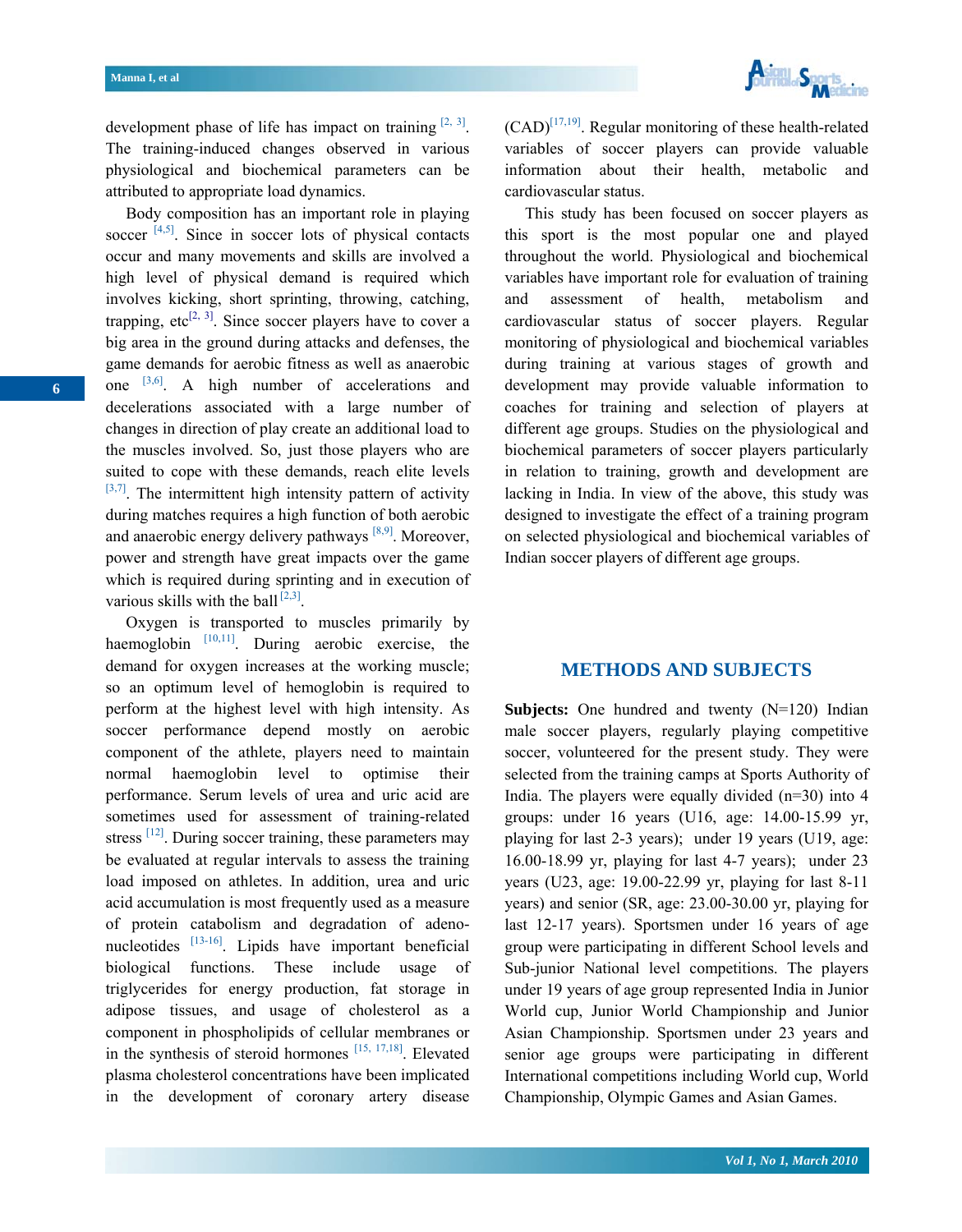

**Training:** After taking the baseline data (BD, zero level) the players went through a training program. The training sessions were divided into two phases (i) Preparatory Phase (PP, 8 weeks), and (ii) Competitive Phase (CP, 4 weeks). The volume and intensities of the training components also varied in each phase of the training. In the preparatory phase, the volume and intensity of the training increased gradually. On the other hand, in the competitive phase the training volume and intensity was changed according to the competition schedule. At the same time, a highly specified training related to soccer and practicing for matches was followed in the competitive phase. The players generally completed an average of 2 hours of training in the morning sessions which was mostly performed to improve the physical fitness of the players. In the evening sessions, two hours of technical and tactical training was carried out which included

dribbling, tackle, set up movements, penalty and match practices. The training sessions were followed 5 days/week, according to the requirements of the game and competitive demand. The training schedule, type of training, volume and intensity all are shown in table 1. **Testing:** The selected physiological and biochemical parameters were measured in the laboratory at the beginning of the training (baseline data, BD) and at the end of each training phase. Each test was scheduled at the same time of day  $(\pm 1$  hour) in order to minimize the effect of diurnal variation. All the experiments were performed at  $25 \pm 1$ °C, with a relative humidity of 60-65%. The subjects were informed about the possible complications of the study and gave their consent.

 Parental consent was also taken for the under 16 year age group players to participate in this study. The study was conducted at Sports Authority of India and was approved by the Human Ethical Committee of the

|                         |                      |                    | <b>Training objectives</b> |                              |                                |                |                  |                                                                   |        |             |                                     |             |              |               |             |         |              |
|-------------------------|----------------------|--------------------|----------------------------|------------------------------|--------------------------------|----------------|------------------|-------------------------------------------------------------------|--------|-------------|-------------------------------------|-------------|--------------|---------------|-------------|---------|--------------|
| <b>Athletes name</b>    |                      | <b>Performance</b> |                            | Test/<br><b>Standards</b>    | <b>Physical</b><br>preparation |                |                  | <b>Tactical</b><br><b>Technical</b><br>preparation<br>preparation |        |             | <b>Psychological</b><br>preparation |             |              |               |             |         |              |
| <b>Competition type</b> |                      | Domestic           |                            |                              |                                |                |                  |                                                                   |        |             |                                     | $\mathbf x$ | $\mathbf{x}$ | $\mathbf{x}$  | $\mathbf x$ |         | $\mathbf{x}$ |
| <b>Periodization</b>    |                      | Training<br>Phase  |                            | Zero Level                   |                                | Preparatory    |                  |                                                                   |        |             |                                     | Competitive |              |               |             |         |              |
|                         |                      | phase              | Sub-<br>phase              | <b>Baseline</b>              | General<br>preparation         |                |                  | Specific preparation                                              |        |             |                                     | PC          | Competition  |               |             |         |              |
|                         |                      | Strength           |                            | $\overline{\phantom{a}}$     | AA                             |                | Maximal Strength |                                                                   |        | Power       |                                     |             |              |               |             |         |              |
|                         |                      | Endurance          |                            | $\overline{\phantom{a}}$     | Aerobic<br>Anaerobic           |                |                  |                                                                   |        | Ergogenesis |                                     |             |              |               |             |         |              |
|                         |                      | Speed              |                            | $\overline{\phantom{a}}$     | Specific high                  |                | Specific         |                                                                   |        |             |                                     |             |              |               |             |         |              |
|                         |                      | Skill Acquisition  |                            | $\blacksquare$               | Foundation                     |                |                  | Advanced                                                          |        |             |                                     | Stimulation |              |               |             |         |              |
|                         |                      | Macro cycles       |                            | $\qquad \qquad \blacksquare$ | $\mathbf{1}$                   |                | $\overline{2}$   |                                                                   | 3      |             | $\overline{4}$                      |             |              |               |             |         |              |
|                         |                      | Micro cycles       |                            | $\blacksquare$               | 1                              | $\overline{2}$ | $\overline{3}$   | $\overline{4}$                                                    | 5      | 6           | $\overline{7}$                      |             | $\,8\,$      | 9             | 10          | 11      | 12           |
|                         | <b>Peaking index</b> |                    |                            | $\overline{a}$               |                                | $\overline{4}$ |                  | 3<br>$\overline{4}$                                               |        |             | $\overline{2}$                      |             |              |               |             |         |              |
|                         | <b>Testing dates</b> |                    |                            | X                            |                                |                |                  |                                                                   |        |             |                                     |             | $\mathbf X$  |               |             |         | $\mathbf{X}$ |
|                         | <b>Volume</b>        | 100%               | 1                          | $\blacksquare$               |                                | 80-90%         |                  |                                                                   |        | 70-90%      |                                     |             |              | 60-70%<br>70% |             |         |              |
|                         | <b>Intensity</b>     | 90%                | $\overline{2}$             | ۰                            |                                | 70-80%         |                  |                                                                   |        | 80-90%      |                                     |             |              | 80%           |             | 80-90%  |              |
|                         | Peaking              | 80%                | 3                          | ٠                            |                                |                |                  |                                                                   | 70-75% |             |                                     |             |              | 80%           |             | $>90\%$ |              |
|                         | Phys prep            | 70%                | $\overline{4}$             | ۰                            |                                | 50-55%         |                  | $40 - 45%$                                                        |        |             |                                     | 30%         |              | 30%           |             |         |              |
| <b>Training factors</b> | <b>Tech prep</b>     | 60%                | 5                          | ۰                            | 40-45%                         |                |                  | $40 - 45%$                                                        |        |             |                                     | 35%         | 35%          |               |             |         |              |
|                         | <b>Tact prep</b>     | 50%                |                            | ۰                            |                                | 10%            |                  |                                                                   |        |             | 10%                                 |             | 35%          | 35%           |             |         |              |
|                         | Psych prep           | 40%                |                            | ÷                            |                                |                | 10%              |                                                                   |        | 20%         | 30-35%                              |             |              |               |             |         |              |
|                         |                      | 30%                | Peaking                    |                              |                                |                |                  |                                                                   |        |             |                                     |             |              |               |             |         |              |
|                         |                      | 20%                |                            |                              |                                |                |                  |                                                                   |        |             |                                     |             |              |               |             |         |              |
|                         |                      | 10%                |                            |                              |                                |                |                  |                                                                   |        |             |                                     |             |              |               |             |         |              |

**Table 1:** General training schedule used for all the soccer player**s** 

PC = Pre Competition, AA= Anatomical Adaptation.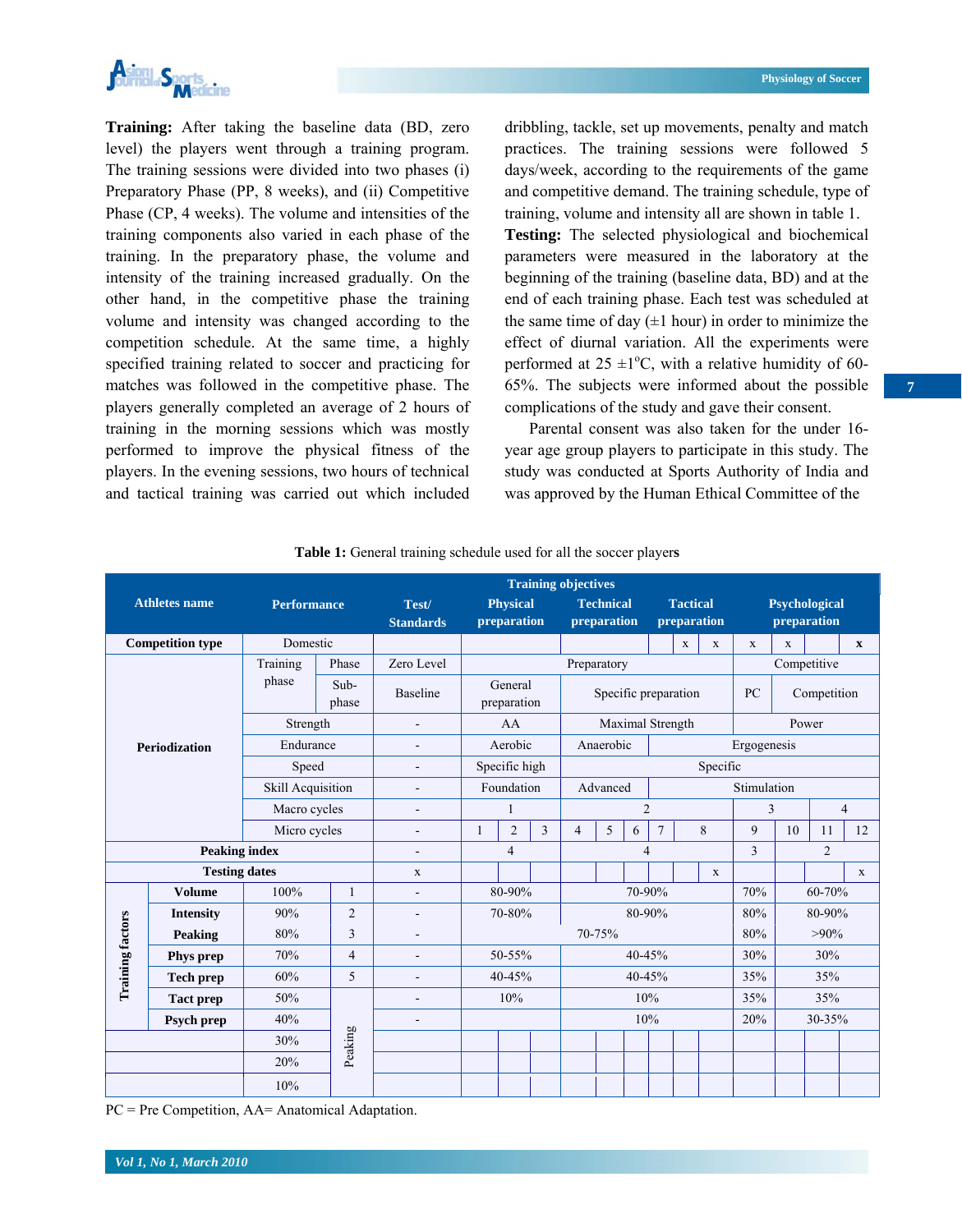

Fig. 1: Schematic diagram showing the experimental design

Institute. The experimental design of the study is furnished in figure 1.

#### **Measurement of Physiological Variables**

*Measurement of height (stature) and body mass:* The height was measured by the stadiometer (Seca 220, UK) with an accuracy recorded to the nearest 0.5 centimeters (cm). The subject stood barefoot, and erect with heels together and arms hanging naturally by the sides. The heels, buttocks, upper part of the back and usually but not necessarily, the back of the head were in contact with the vertical wall. The subject looked straight ahead and took a deep breath during measurement. The distance from the standing platform, to the highest position of head (vertex) was measured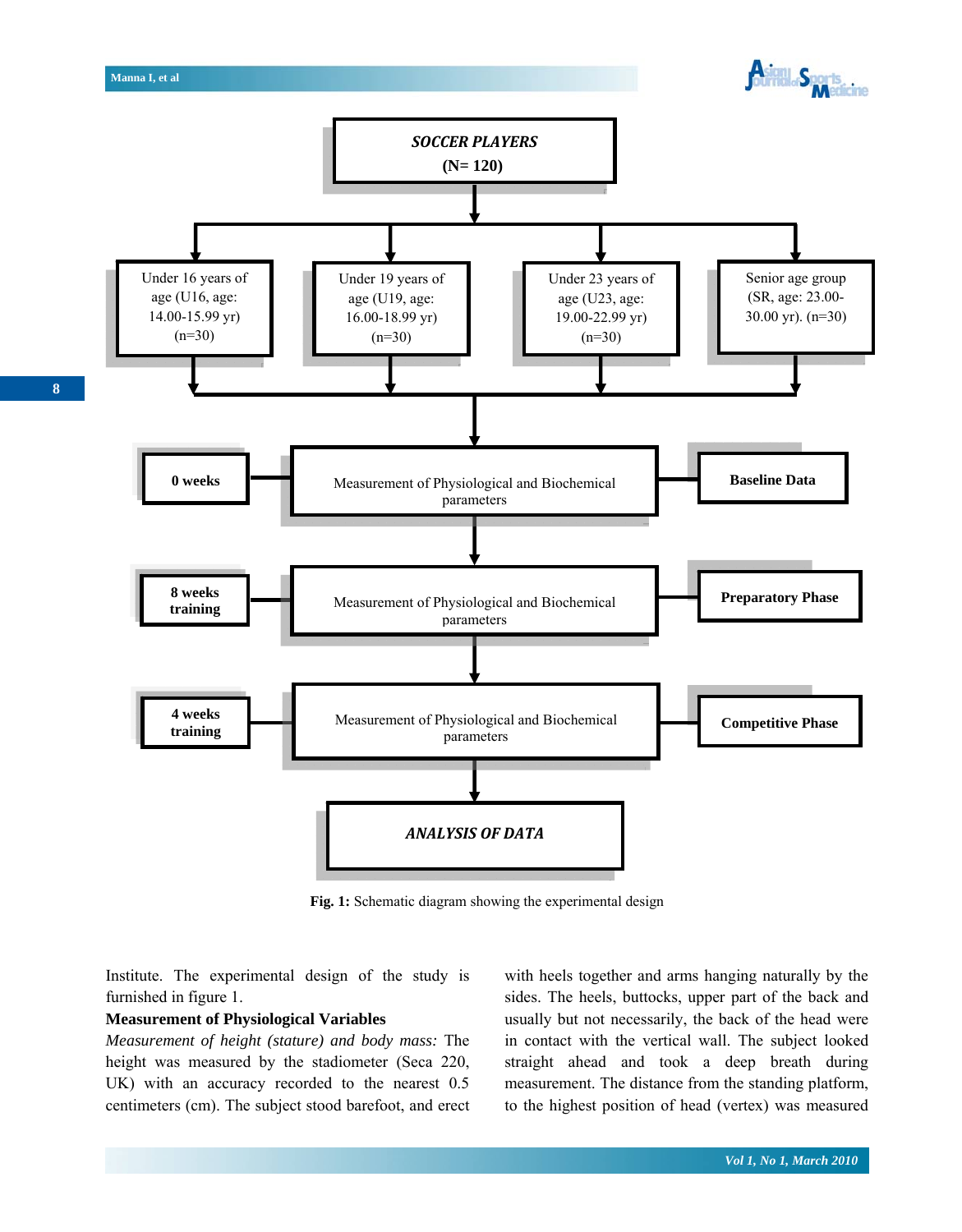

with the help of stadiometer, which indicates the subjects' height  $[20]$ . The stature was recorded in centimeters. The body mass was taken on a standard electronic weighing machine (Seca Alpha 770, UK), having an accuracy recorded to the nearest 50 grams (gm). The subject was examined in clothing of known weight in order to record nude weight 12 hours after the last meal. The subject stood at the centre of the weighing machine looking straight. The body mass was recorded in kilograms [20].

*Assessment of percent body fat and lean body mass:* A skin fold calliper (Holtain Limited, UK) was used to assess the body fat percentage following standard methodology  $\left[\frac{21}{1}\right]$ . The instrument consists of accurately calibrated dial which indicates the thickness of the skin fold in millimetres (mm) when the skin fold is held by the open jaws. The skin fold was taken from four different sites of the body (biceps, triceps, sub-scapular and suprailiac) using the skin fold calliper on the right side of the body. The thickness of the skin and subcutaneous fat was grasped between the thumb and index finger. To estimate the errors, reading was made between three and four seconds when essentially all compressions have taken place and the measurements were established.

 Computation of Body density (BD): Body density was calculated by the standard formulae  $[22]$ . The skin fold thickness at the site of biceps, triceps, sub-scapular and suprailiac was used to calculate the body density.

Calculation for Body density (BD):

 $BD = 1.1620 - 0.0630$  log (Biceps + Triceps + Sub scapular + Suprailliac) (for 14-19 yrs)

 $BD = 1.1631 - 0.0630$  log (Biceps + Triceps + Sub scapular + Suprailliac) (for 20-29 yrs)

 $BD = 1.1422 - 0.0544$  log (Biceps + Triceps + Sub scapular + Suprailliac) (for 30-39 yrs)

Computation of Percent Body fat was derived using the standard equation  $[16]$ .

Body fat  $(\frac{9}{6}) = (495 / \text{Body density}) - 450$ 

Computation of Lean body mass (LBM) was derived by subtracting fat mass from total body mass  $\frac{[20]}{]}$  using the following equation.

Fat mass (kg) = [Body mass (kg)  $\times$  Body fat (%)] / 100 LBM  $(kg)$  = Body mass – Fat mass

*Determination of maximum oxygen consumption*   $(VO_{2max})$  and heart rates: The direct assessment of maximal aerobic capacity was achieved using a metabolic analyzer (Oxycon Champion, Jaeger, Germany) and a treadmill (Jaeger LE 500; Jaeger, Germany). The subjects were fitted with a face mask which was connected to an automated gas analyzer. This analyzer samples the expired air containing oxygen and carbon dioxide, and through a series of calculations, oxygen consumption is determined  $[23]$ . The subject was instructed to avoid heavy food intake and exercise at least 2 hours before the treadmill test. The treadmill was attached to a computerized metabolic analyzer. The detailed procedure of the test was explained to the subjects and the demonstration of the test was shown to them. Subjects were given a trial run on treadmill at  $0\%$  gradient and at 4-km h<sup>-1</sup>, 5-km  $h^{-1}$ , 6-km  $h^{-1}$ , and 8-km  $h^{-1}$  for 2 minutes at each speed, with the face mask attached to the mouth-piece. Then the subject was asked to stand on the treadmill with the face mask attached to the mouth-piece, while the treadmill was stationary. Expired gases were sampled breadth-by-breadth and measured from a mixing chamber using a computerized metabolic analyzer. The heart rate, oxygen consumption, carbon dioxide production, pulmonary ventilation and respiratory quotient (RQ) were recorded while the subject was standing on the treadmill. The initial speed and the inclination of the treadmill were 8- km  $h^{-1}$  and 2%, respectively. The speed was increased by  $2-km$  h<sup>-1</sup> at every 2 minutes, until volitional exhaustion (RQ>1.0). Oxygen consumption, heart rate, and respiratory quotient (RQ) were monitored for every 30 seconds. When the subject's heart rate leveled off, prior to the final exercise intensity at a value of at least 95% of the predicted maximum heart rate and his respiratory exchange ratio were greater than 1.0, the observed  $VO<sub>2</sub>$ was considered as  $VO<sub>2max</sub>$ . During recovery, the treadmill speed was slowed down gradually and stopped and all the above physiological variables were monitored. The heart rate during exercise and recovery was also measured using Sport Tester (Polar, Finland). The Sports Tester can measure heart rate in 5 sec.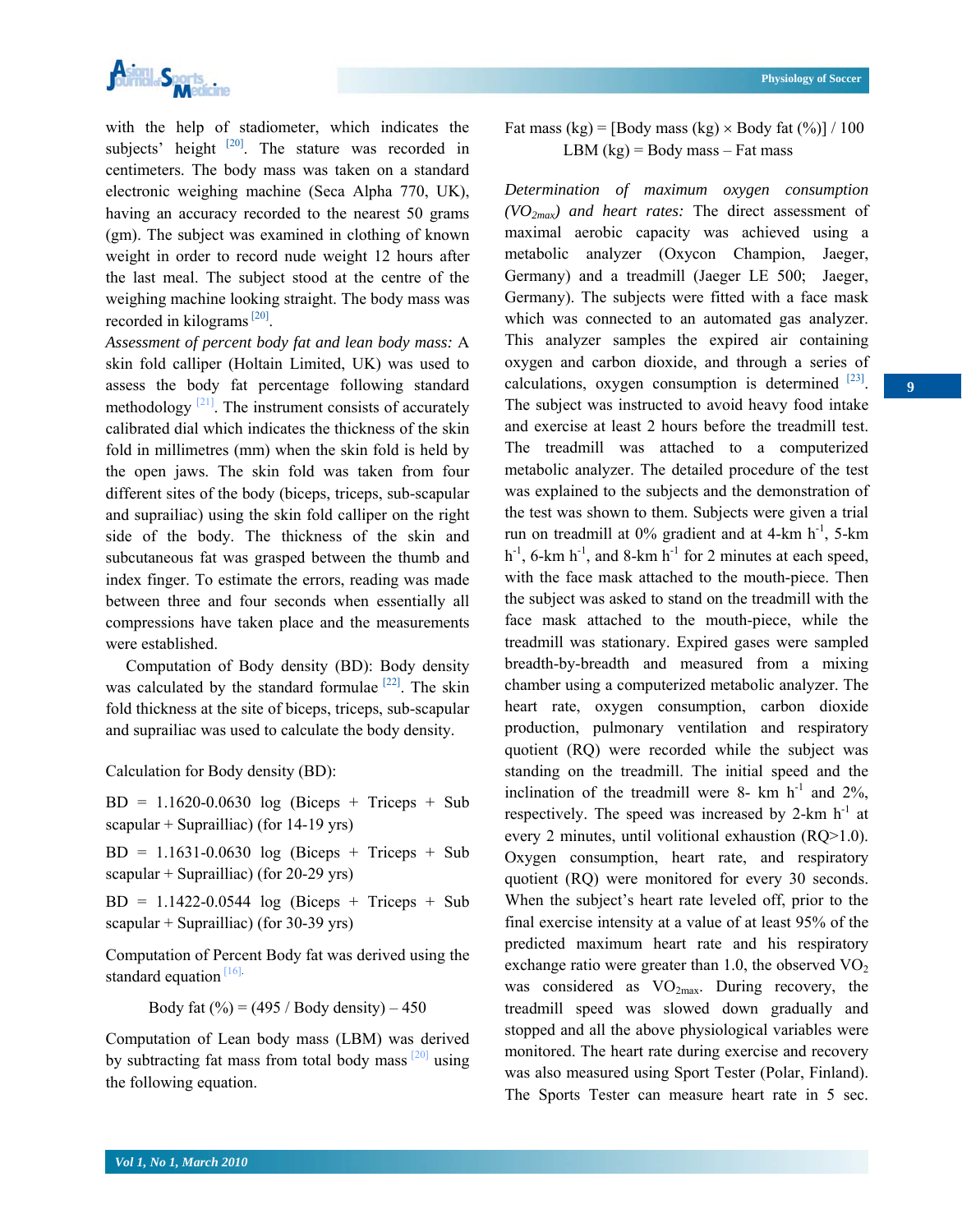

intervals. The first minute recovery heart rate was recorded one minute after the cessation of exercise.

*Measurement of anaerobic power:* The Wingate Anaerobic Test (WANT) was performed using a cycle ergometer (Jaeger LE 900; Jaeger, Germany) following a standard methodology  $[24]$ . The subject was instructed to avoid heavy food intake and exercise at least 2 hours before the test. The detailed procedure of the test was explained to the subjects and the demonstration of the test was shown to them. The subject was asked to follow the instructions of the investigator during the experiment. The subject was given a trial on cycle ergo meter. The test requires the subject to pedal a mechanically braked bicycle ergo meter for 30 seconds at an "all out" pace. The individual is advised to complete a warm-up for 3-5 minutes followed by a recovery cool down for 1-2 minutes. On commencing the test (usually by a verbal signal from the tester), the individual pedals "all out" with no resistance. Within 3 seconds, the predetermined fixed resistance of 0.075 kg per kg body mass was applied to the flywheel and the athlete continued to pedal "all out" for 30 seconds and the load remains throughout the test. A computerized counter was used to record alterations of the flywheel in 5 second intervals, although the actual test was performed for 30-second intervals. Anaerobic power was measured using the software supplied by Jaeger, Germany.

*Measurement of Back and grip Strength:* The back and grip dynamometers (Senoh, Japan) were used to record the strength of the back and grip muscles following a standard method  $[20]$ . For measurement of back strength, one hand of the subject gripped over and the other under the bar. The hands were spread to the width of the shoulders. The trunk was flexed only slightly forward  $(10-15)$ <sup>o</sup>) at the hip joints. The body weight was balanced on the feet which were placed about 15 cm. apart. The knees were kept straight throughout the lift. The lift was steadily upward, without jerking. The subjects were not allowed to lean backward on the heels. It was ensured that the back was almost straight at the end of the lift. For measurement of grip strength the dryness of the hand and the instrument were ensured. The tester set the pointer to zero and placed the dynamometer in the subject's hand, with the dial against the palm and the larger (concave) pressing edge in the "heel" of the palm. The posture and positioning of the subjects tested were according to a standard method [20]. The data was obtained with the elbow at  $90^\circ$  flexion, shoulder at  $0^\circ$  flexion and wrist between  $0^\circ$ and  $15^{\circ}$  of ulnar and radial deviation. The subject squeezed sharply and steadily as much as possible, making certain that no part of the arm touched the body. For both back and grip strength test three trails were allowed with an interval of two minutes. The test was repeated in case any other deviation from proper procedure was noted. The highest reading of the three trials was recorded in kilogram.

**Measurement of Biochemical Variables:** Five (5) ml of venous blood was drawn from an antecubital vein after a 12-hour fast and 24 hours after the last bout of exercise for determination of hemoglobin, serum urea, serum uric acid, total cholesterol, triglycerol, HDL-C and LDL-C.

*Estimation of Hemoglobin:* Hemoglobin concentration was estimated using colorimetric procedure by Cyanmethaemoglobin method  $^{[25]}$ . An aliquot of wellmixed whole blood was taken and reacted with a solution of potassium cyanide and potassium ferricyanide. The chemical reaction yields a product of stable color, the cyanmethaemoglobin. The intensity of the color is proportional to the haemoglobin concentration at 540 nm. The following reagents were used for the assay: (a) Reagent 1: Drabkin's Reagent (50 mg Potassium cyanide, 200 mg Potassium ferricianide and 1000 ml Distilled water); (b) Reagent 2: Cyanmathaeoglobin standard. All reagents were supplied by Merck Ltd., India. A three sets of test tubes were taken and marked as Blank, Test and Standard. In the Blank 5.0 ml of Reagent 1 was taken. The tube marked as Test contained 5.0 ml of Reagent 1, then 20 µl of an aliquot of well-mixed EDTA-anticoagulated blood specimen was added, mixed well and stand for 10 minutes. Another tube marked as Standard contained 5.0 ml of Cyanmathaeoglobin standard. Blank solution was used for setting the spectrophotometer. Absorbance (Abs.) of the Test and Standard was performed using spectrophotometer at 540 nm.

*Estimation of serum Urea:* Urea reacts with hot acidic Diacetylmonoxime in the presence of Thiosemi-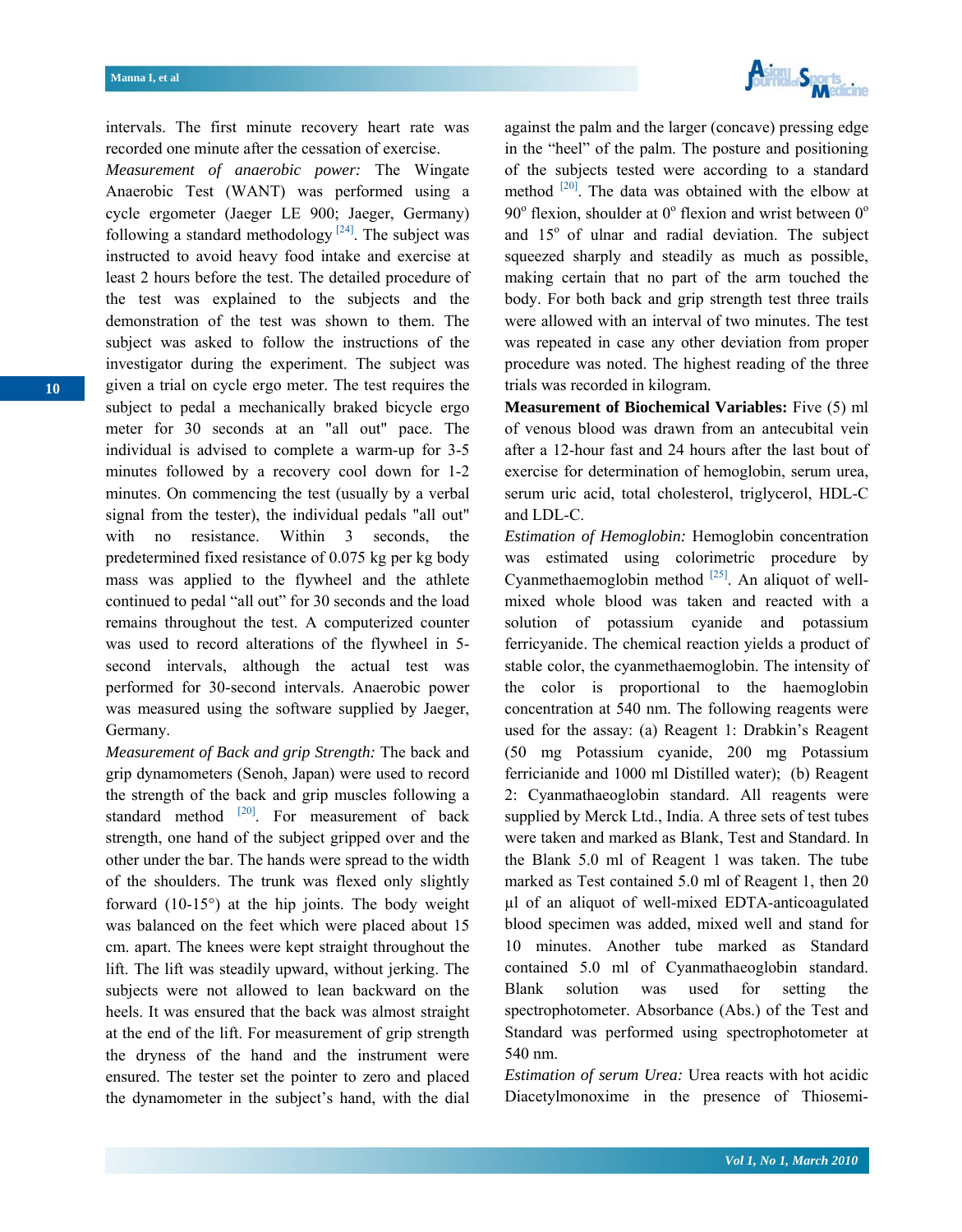

carbazide and produces a rose-purple coloured complex, which is determined colorimetrically  $[26]$ . The following regents were used for the assay: (a) Reagent 1: Urea Reagent; (b) Reagent 2: Diacetylmonoxime (DAM); (c) Reagent 3: Working Urea Standard, 30 mg%; Working solution was prepared with dilution of 1 ml of Reagent 1 to 5 ml with purified water (solution I). All reagents were supplied by Span Diagnostics Ltd., India. Three sets of test tubes were taken containing Standard (2.5 ml of solution I, 0.01 ml of Reagent 3 mixed well and 0.25 ml of Reagent 2 was added); Test (2.5 ml of solution I, 0.01 ml of serum sample mixed well and 0.25 ml of Reagent 2 was added) and Blank (2.5 ml of solution I and 0.25 ml of Reagent 2 was added). Then the samples were mixed well and test tubes were kept in the boiling water exactly for 10 minutes. After 10 minutes the test tubes were cooled under running water for 5 minutes. Measurement of the OD of Standard and Test was performed against Blank on a spectrophotometer at 525 nm within 10 min.

*Estimation of serum Uric acid:* Uric acid in alkaline medium reduces phosphotungstic acid to "tungsten blue" a blue coloured complex, which is measured colorimetrically  $[27]$ . The following regents were used for the assay: (a) Reagent 1: Sulphuric acid,  $2/3$  N; (b) Reagent 2: Sodium tungstate, 10% W/V; (c) Reagent 3: Sodium carbonate, 14% W/V; (d) Reagent 4: Phosphotungstate; (e) Reagent 5: Stock Uric acid standard, 100 mg%; Working Standard was prepared with dilution of 0.1 ml of stock Uric acid standard to 10 ml purified water and mixed well. All reagents were supplied by Span Diagnostics Ltd., India. The estimation of serum Uric acid was performed in two steps. Step I: Deproteinization of the serum sample was performed using 0.5 ml of serum, 4.0 ml of purified water, 0.25 ml of Reagent 1 and 0.25 ml of Reagent 2 taken in a test tube. The solutions were mixed well and stand for 10 minutes and then centrifuged at 2000 rpm for 15 minutes to obtain a clear supernatant. Step II: Three sets of test tubes were taken containing Standard (1.5 ml of working standard, 0.5 ml of Reagent 3 and 0.5 ml of Reagent 4); Test (1.5 ml of supernatant, 0.5 ml of Reagent 3 and 0.5 ml of Reagent 4) and Blank (1.5 ml of purified water, 0.5 ml of Reagent 3 and 0.5 ml of Reagent 4). Then the samples were mixed well

**11** 

and kept in darkness for 15 minutes. Measurement of the OD of Blank, Standard and Test was performed against purified water using a spectrophotometer at 710 nm.

*Estimation of serum total cholesterol (TC), high density lipoprotein cholesterol (HDL-C):* Cholesterol reacts with hot solution of Ferric Perchlorate, Ethyl Acetate and Sulphuric acid (Cholesterol Reagent) and gives a lavender coloured complex which is measured at 560 nm. High density lipoprotein cholesterol (HDL-C) is obtained in the supernatant after centrifugation. The Cholesterol in the HDL-C fraction is also estimated by this method  $[28]$ . The following regents were used for the assay: (a) Reagent 1: Cholesterol Reagent; (b) Reagent 2: Working Cholesterol Standard, 200 mg%; (c) Reagent 3: Precipitating Reagent. All reagents were supplied by Span Diagnostics Ltd, India.

 Estimation of serum Total cholesterol (TC): Three sets of test tubes were taken containing (i) Blank (3.0 ml of Reagent 1); (ii) Standard (3.0 ml of Reagent 1 and 15 μl of Reagent 2) and (iii) Test (3.0 ml Reagent 1 and 15 μl serum samples). Then the samples were mixed well and test tubes were kept in the boiling water bath exactly for 90 seconds  $(1\frac{1}{2})$  minutes). Immediately after 90 seconds, the cooling of test tubes was done in room temperature under running tap water. Measurement of the OD of Standard and Test was performed against Blank on a spectrophotometer at 560 nm.

 Estimation of serum High density lipoprotein cholesterol (HDL-C): Estimation of HDL-C was performed in two steps. The first step was the separation of HDL-C from total cholesterol in the serum samples. Secondly, estimation of HDL-C from the supernatant obtained from step one. Step I: A 0.2 ml of serum samples and 0.2 ml of precipitating reagent were taken in centrifuge tube. They were mixed well and kept at room temperature for 10 minutes and then centrifuged at 2000 rpm for 15 minutes to obtain a clear supernatant. Step II: Three sets of test tubes were taken (i) Blank (3.0 ml of Reagent 1); (ii) Standard (3.0 ml of Reagent 1 and 15 μl of Reagent 2) and (iii) Test (3.0 ml of Reagent 1 and 120 μl of supernatant from step 1). The samples were mixed well and the tubes were kept immediately in the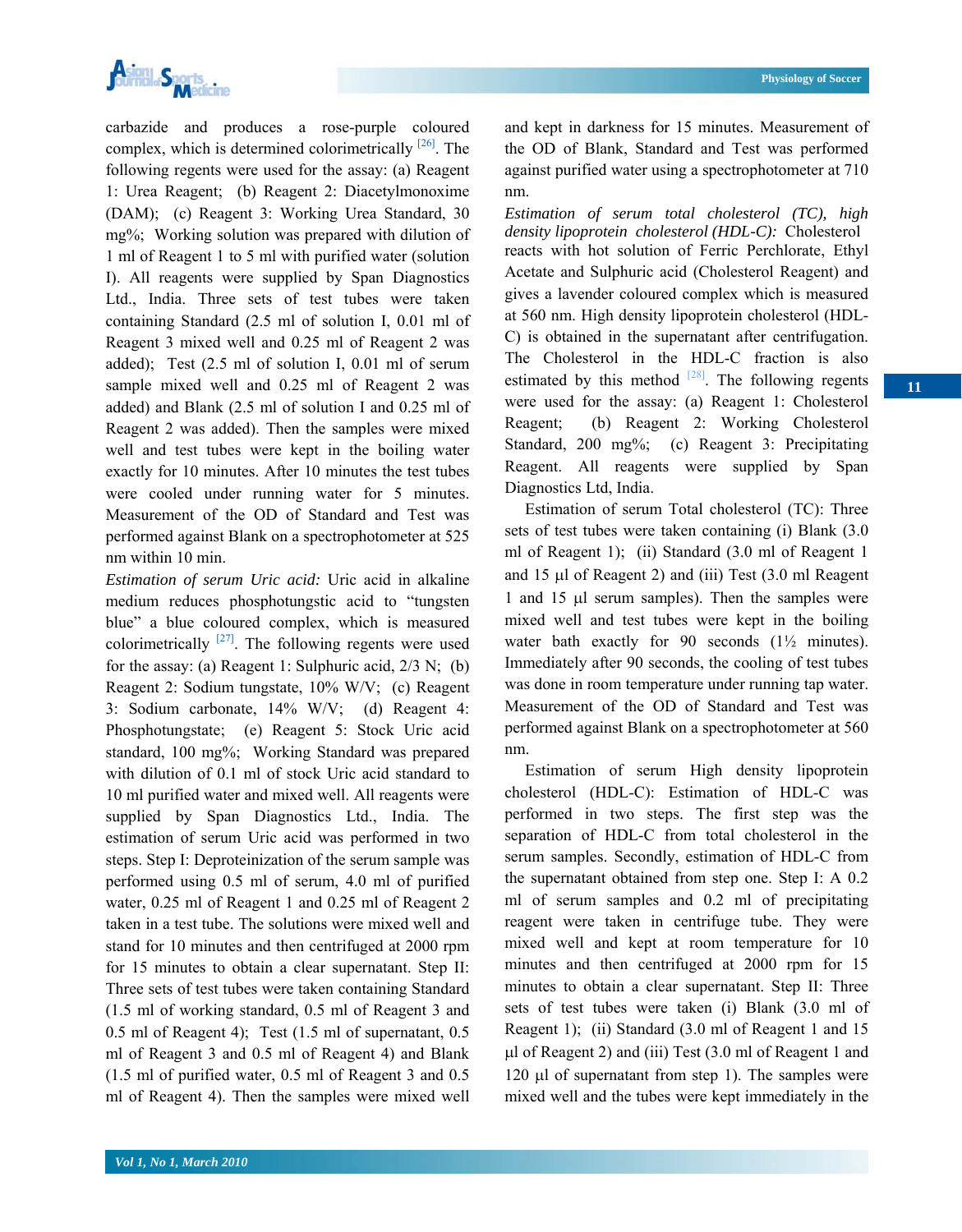

boiling water bath exactly for 90 seconds (1½ minutes). Immediately after 90 seconds, the cooling of test tubes was done in room temperature under running tap water. Measurement of the OD of Standard and Test was performed against Blank on a spectrophotometer at 560nm.

*Estimation of serum Triglyceride (TG):* In the presence of enzyme *lipase,* triglycerides break into glycerol and fatty acids. Again, glycerol reacts with ATP and the reaction produces glycerol-3-phosphate and ADP. Enzyme *glycerolkinase* helps in this reaction process. Glycerol-3-phosphate reacts with oxygen in the presence of *glycerol-3-phosphate-oxidase* and produces dihydroxy-acetone-phosphate and hydrogen peroxide  $(H_2O_2)$ . The hydrogen peroxide reacts with aminoantipyrine and chlorphenol in the presence of enzyme *peroxidase* and produces chinonimine and water  $[29]$ . The following regents were used for the assay: (a) Reagent 1: Reaction solution 4×25 ml [Good's buffer (pH 7.2): 50 mmol  $1^{-1}$ , 4-chlorphenol: 4 mmol  $1^{-1}$ , ATP: 2 mmol  $1^{-1}$ , Mg<sup>2+</sup>: 15 mmol  $1^{-1}$ , glycerokinase:  $\geq 0.4$  KU l<sup>-1</sup>, peroxidase:  $\geq 2.0$  KU l<sup>-1</sup>, lipoproteinlipase:  $\geq 2.0$  KU l<sup>-1</sup>, 4-aminoantipyrine: 0.5 mmol  $l^{-1}$ , glycerol-3-phosphate-oxidase:  $\geq$  1.5 KU  $l^{-1}$ ];

(b) Reagent 2: Standard solution  $1\times3$  ml [triglycerides]. All reagents were supplied by Merck Ltd., India. Three sets of test tubes were taken containing Standard (1000 μl of reagent 1 and 10 μl of reagent 2); Test  $(1000 \mu l)$ of reagent 1 and 10 μl of serum sample) and Blank (1000 μl of reagent 1). Then the samples were mixed well and incubate for 10 minutes at 37°C. Measurement of the OD of Standard and Test was performed against Blank on a spectrophotometer at 500 nm within 60 minutes.

*Assessment of low-density lipoprotein cholesterol (LDL-C):* Low-density lipoprotein cholesterol (LDL-C) was indirectly assessed using standard equation  $[30]$ .

## $LDL-C = TC - (HDL-C+TG/5)$

TC (total cholesterol); HDL-C (high density lipoprotein cholesterol), and TG (triglyceride), All values are in mg  $dl^{-1}$ .

**Statistical Analysis:** All the values of physiological and biochemical parameters were expressed as Mean and Standard Deviation. Analysis of Variance (ANOVA) with repeated measures followed by multiple comparison tests was performed to find out the significant difference in selected physiological and

| <b>Training</b><br><b>Parameters</b> |           | Age group $(Yrs)$      |                           |                                                                                                                                               |                             |  |  |  |  |
|--------------------------------------|-----------|------------------------|---------------------------|-----------------------------------------------------------------------------------------------------------------------------------------------|-----------------------------|--|--|--|--|
|                                      | phase     | U16                    | U19                       | U23                                                                                                                                           | <b>SR</b>                   |  |  |  |  |
|                                      | <b>BD</b> | $166.8 \pm 4.2$        | $171.7 \pm 4.7$           | $173.8 \pm 4.5$                                                                                                                               | $174.6 \pm 3.6$             |  |  |  |  |
| Height (cm)                          | <b>PP</b> | $166.9 \pm 4.2$        | $171.7 \pm 4.7$           | $173.8 \pm 4.6$                                                                                                                               | $174.6 \pm 3.6$             |  |  |  |  |
|                                      | CP        | $166.9 \pm 4.1$        | $171.7 \pm 4.7$           | $173.9 \pm 4.7$                                                                                                                               | $174.6 \pm 3.6$             |  |  |  |  |
|                                      | <b>BD</b> | $52.8 \pm 1.3$         | $58.9 \pm 4.9$            | $64.7 \pm 5.0$                                                                                                                                | $65.3 \pm 5.9$              |  |  |  |  |
| <b>Body mass</b><br>(kg)             | <b>PP</b> | $51.7 \pm 1.7$         | $57.7 \pm 4.6$            | $63.1 \pm 5.0$                                                                                                                                | $64.3 \pm 6.0$              |  |  |  |  |
|                                      | CP        | $51.1 \pm 1.7$         | 57.1 $\pm 4.6$            | $63.0 \pm 5.2$<br>$13.9 \pm 2.2$<br>$12.1^{\ddagger} \pm 2.2$<br>$12.1^{\ddagger}$ ±1.5<br>$51.3 \pm 4.3$<br>$52.5 \pm 4.4$<br>$52.7 \pm 4.4$ | $64.0 \pm 6.3$              |  |  |  |  |
|                                      | <b>BD</b> | $16.6 \pm 2.0$         | $14.3 \pm 2.3$            |                                                                                                                                               | $12.7 \pm 2.7$              |  |  |  |  |
| Body fat $(\% )$                     | <b>PP</b> | $15.0^{\ddagger}$ ±2.7 | $13.4^{\ddagger} \pm 2.9$ |                                                                                                                                               | $12.0^{\ddagger}$ $\pm 2.6$ |  |  |  |  |
|                                      | CP        | $15.0^{\ddagger}$ ±2.1 | $13.0^{\ddagger}$ ±1.3    |                                                                                                                                               | $12.0^{\ddagger}$ $\pm 2.2$ |  |  |  |  |
|                                      | <b>BD</b> | $40.8 \pm 1.8$         | $47.1 \pm 4.1$            |                                                                                                                                               | 53.1 $\pm 4.9$              |  |  |  |  |
| $LBM$ (kg)                           | <b>PP</b> | $41.1 \pm 2.4$         | $48.3^{\ddagger}$ ±4.1    |                                                                                                                                               | 53.9 $\pm$ 5.2              |  |  |  |  |
|                                      | $\bf CP$  | 41.1 $\pm 2.8$         | $48.7^{\ddagger}$ ±4.4    |                                                                                                                                               | 53.9 $\pm$ 5.5              |  |  |  |  |

**Table 2:** Effect of training on body size and body fat of soccer players of different age groups

Data presented as mean  $\pm SD$ ; n=30; Computed using alpha = 0.05;  $\ddagger$  when compared to BD, U16= under 16 yrs, U19= under 19 yrs, U23= under 23 yrs, SR= senior age groups; BD = baseline data, PP= preparatory phase, CP= competitive phase; LBM= lean body mass.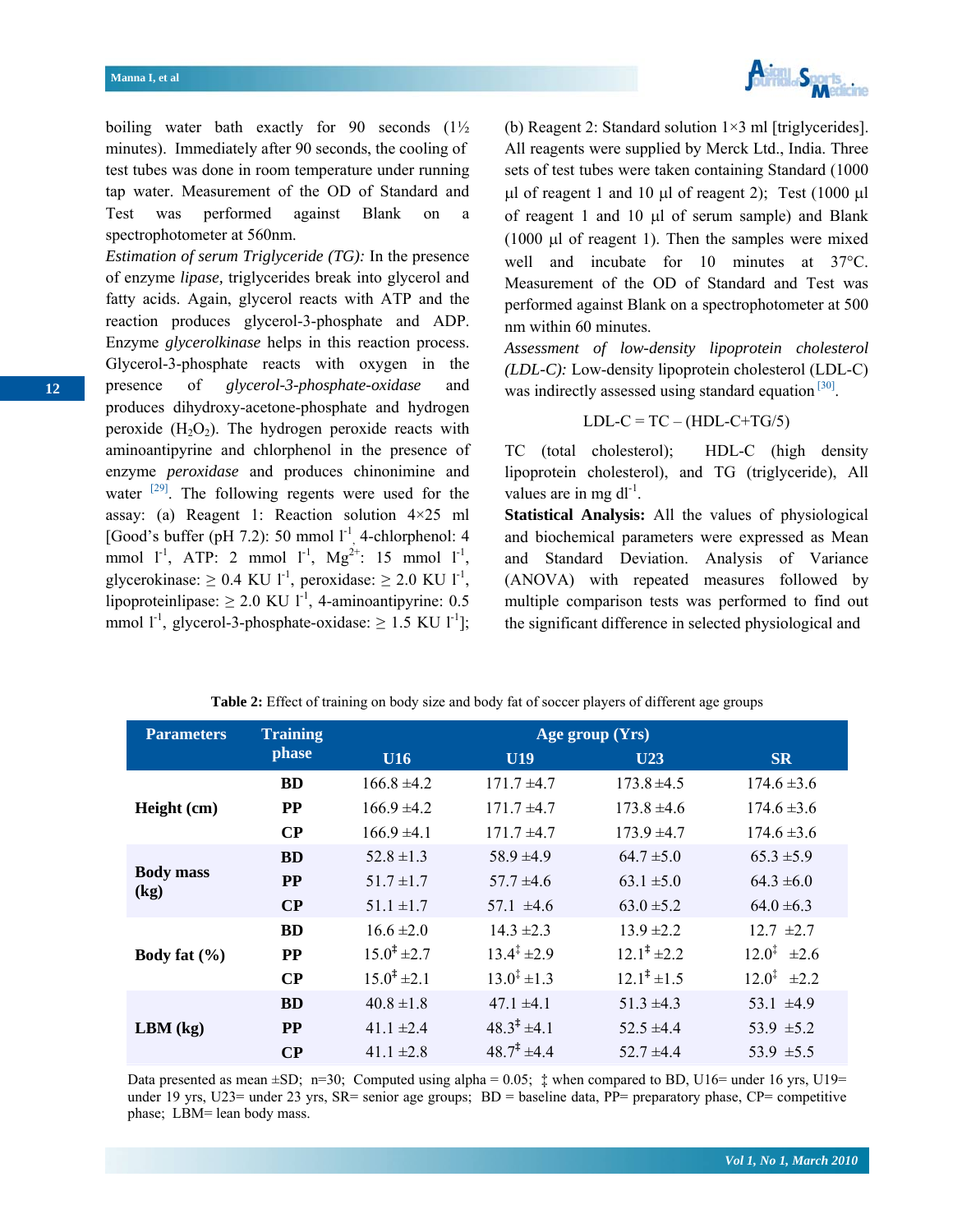

biochemical parameters among the selected age categories; and within the different training phases. In each case the significance level was chosen at 0.05. SSPSS software for Windows was used.

## **RESULTS**

**Effect of training on body composition:** A significant (*P*<0.05) reduction in the percent body fat was reported among the soccer players of all age groups when comparing BD with that of the PP and CP. However, when comparing PP with that of the CP, no significant change was noted in the percent body fat (Table 2). On the other hand, a significant increase in lean body mass (LBM) was observed among the U19 age group players, but no significant difference in other age groups when comparing BD with that of the PP and CP (Table 2). Furthermore, no significant difference was observed in the body mass among the players of all age groups after the training program.

Effect of training on  $VO_{2max}$  and heart rate: A significant increase ( $P$ <0.05) in relative  $VO_{2max}$  was noted in U16, U19 and U23 age groups in the PP and CP when compared to BD. However, no significant change was noted in relative  $VO_{2max}$  values in senior soccer players after the training program. In addition, when comparing PP with that of the CP, no significant change occurred in relative  $VO<sub>2max</sub>$  value of the players of any age group (Fig. 2). No significant change was noted in maximal heart rate (HRmax) among the soccer players of any age group after the training. On the other hand, when comparing BD with that of the PP and CP, a significant reduction (*P*<0.05) in recovery heart rate was noted among the players of U16, U19, U23 and senior age group players. However, no significance difference in recovery heart rate was noted when comparing PP with that of the CP (Table 3).

**Effect of training on anaerobic power and strength:**  Anaerobic power (AP) increased significantly (*P*<0.05) among the U19 and U23 age group players but not in the U16 and senior age group players when comparing BD with that of the PP. However, when comparing BD with that of the CP, a significant ( $P<0.05$ ) increase in



Fig. 2: Effect of training on VO<sub>2max</sub> of soccer players of different age groups

Data presented as mean and SD, n=30; *P*<0.05; Data were significantly different from each other when compared to (1) \**P*<0.050), 2 #*P*<0.050); U16= under 16 yrs, U19= under 19 yrs, U23= under 23 yrs, SR= senior age groups; 1= baseline data, 2= preparatory phase, 3= competitive phase;  $VO_{2max}$ = maximal aerobic capacity.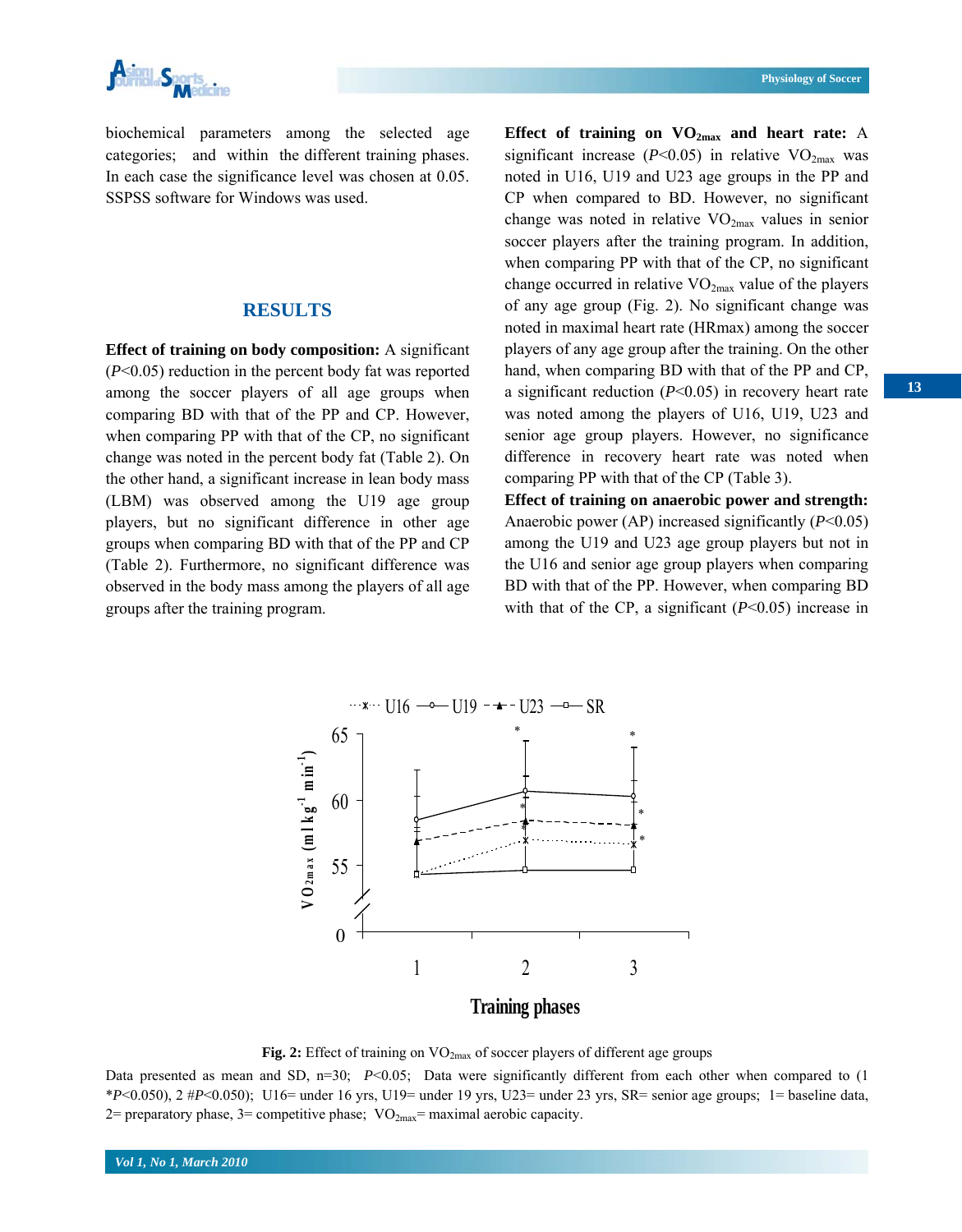

|                                 | <b>Training</b> | Age group (yrs)         |                            |                         |                         |  |  |  |  |
|---------------------------------|-----------------|-------------------------|----------------------------|-------------------------|-------------------------|--|--|--|--|
| <b>Parameters</b>               | phase           | U16                     | U19                        | U23                     | <b>SR</b>               |  |  |  |  |
|                                 | <b>BD</b>       | $193.8 \pm 3.7$         | $189.5 \pm 3.5$            | $185.5 \pm 3.4$         | $181.7 \pm 4.6$         |  |  |  |  |
| <b>HRmax</b><br>$(beats min-1)$ | <b>PP</b>       | $193.2 \pm 5.6$         | $188.0 \pm 4.9$            | $184.4 \pm 5.6$         | $181.3 \pm 5.4$         |  |  |  |  |
|                                 | $\bf CP$        | $193.3 \pm 5.1$         | $188.1 \pm 5.7$            | $184.0 \pm 5.5$         | $181.0 \pm 4.1$         |  |  |  |  |
|                                 | <b>BD</b>       | $162.7 \pm 4.8$         | $155.8 \pm 4.6$            | $154.9 \pm 3.6$         | $151.6 \pm 3.3$         |  |  |  |  |
| RHR1<br>$(beats min-1)$         | <b>PP</b>       | $159.3^{\ddagger}$ ±4.9 | $151.9^{\ddagger} \pm 3.8$ | $150.3^{\ddagger}$ ±4.4 | $148.7^{\ddagger}$ ±4.7 |  |  |  |  |
|                                 | $\bf CP$        | $160.3^{\ddagger}$ ±4.9 | $151.9^{\ddagger}$ ±4.3    | $150.6^{\ddagger}$ ±4.2 | $149.2^{\ddagger}$ ±4.7 |  |  |  |  |

**Table 3:** Effect of training on heart rates of soccer players of different age groups

Data presented as mean  $\pm SD$ ; n=30; Computed using alpha = 0.05;  $\pm$  when compared to TP, U16= under 16 yrs, U19= under 19 yrs, U23= under 23 yrs, SR= senior age groups; HRmax=maximal heart rate, RHR1=Recovery heart rate 1<sup>st</sup> min, BD = baseline data, PP= preparatory phase, CP= competitive phase.

AP was detected among all age groups. In addition, when comparing PP with that of the CP, no significant change was noted in AP of the soccer players of any age group (Fig. 3). The back and grip (right and left hand) strength increased significantly ( $P<0.05$ ) among the soccer players of all age groups when comparing BD with that of the PP and CP. However, when comparing PP with that of the CP, no significant change observed in back and grip strength values of the players of any age group (Table 4).

**Effect of training on hemoglobin, serum urea and serum uric acid levels:** A significant (*P*<0.05) reduction in the hemoglobin level was reported among the U19 and senior age group players, but not in U16 and U23 age groups when comparing BD with that of the PP. However, when comparing BD with that of the CP, a significant (*P*<0.05) reduction in the hemoglobin levels was observed among U19, U23 and senior age group players, with no significant change in U16. In addition, when comparing PP with that of the CP, no

| <b>Parameters</b>                    | <b>Training</b> | Age group                 |                           |                           |                            |  |  |  |  |
|--------------------------------------|-----------------|---------------------------|---------------------------|---------------------------|----------------------------|--|--|--|--|
|                                      | phase           | U16                       | U <sub>19</sub>           | U23                       | <b>SR</b>                  |  |  |  |  |
|                                      | <b>BD</b>       | $105.7 \pm 4.2$           | $112.2 \pm 4.7$           | $118.9 \pm 3.1$           | $124.2 \pm 4.6$            |  |  |  |  |
| <b>Back strength</b><br>(kg)         | <b>PP</b>       | $107.0^{\ddagger}$ ±4.2   | $114.5^{\ddagger}$ ±4.5   | $122.5^{\ddagger}$ ±4.5   | $125.4^{\ddagger}$ ±4.5    |  |  |  |  |
|                                      | CP              | $107.8^{\ddagger}$ ±4.3   | $114.6^{\ddagger}$ ±4.9   | $123.3^{\ddagger}$ ±4.9   | $125.8^{\ddagger} \pm 3.0$ |  |  |  |  |
|                                      | <b>BD</b>       | $27.6 \pm 3.3$            | $31.2 \pm 3.8$            | $36.2 \pm 3.4$            | $39.8 \pm 3.5$             |  |  |  |  |
| Grip strength of<br>right hand (kg)  | <b>PP</b>       | $29.0^{\ddagger}$ ±3.9    | $33.1^{\ddagger} \pm 3.4$ | $39.9^{\ddagger}$ ± 3.5   | $40.0^{\ddagger}$ ±3.8     |  |  |  |  |
|                                      | CP              | $29.1^{\ddagger} \pm 3.7$ | $33.3^{\ddagger} \pm 3.2$ | $37.8^{\ddagger}$ ±4.0    | $40.5^{\ddagger} \pm 3.3$  |  |  |  |  |
|                                      | <b>BD</b>       | $26.6 \pm 3.9$            | $30.5 \pm 2.8$            | $33.9 \pm 3.6$            | $35.3 \pm 3.5$             |  |  |  |  |
| Grip strength of<br>left hand $(kg)$ | <b>PP</b>       | $29.3^{\ddagger} \pm 3.2$ | $32.2^{\ddagger} \pm 3.8$ | $35.5^{\ddagger} \pm 3.7$ | $36.8^{\ddagger} \pm 3.4$  |  |  |  |  |
|                                      | CP              | $29.5^{\ddagger} \pm 3.2$ | $32.6^{\ddagger} \pm 3.2$ | $35.9^{\ddagger} \pm 3.9$ | $36.6^{\ddagger} \pm 3.3$  |  |  |  |  |

**Table 4:** Effect of training on back and grip strength of soccer players of different age groups

Data presented as mean  $\pm SD$ ; n=30; Computed using alpha = 0.05;  $\ddagger$  when compared to TP, U16= under 16 yrs, U19= under 19 yrs, U23= under 23 yrs, SR= senior age groups; BD = baseline data, PP= preparatory phase, CP= competitive phase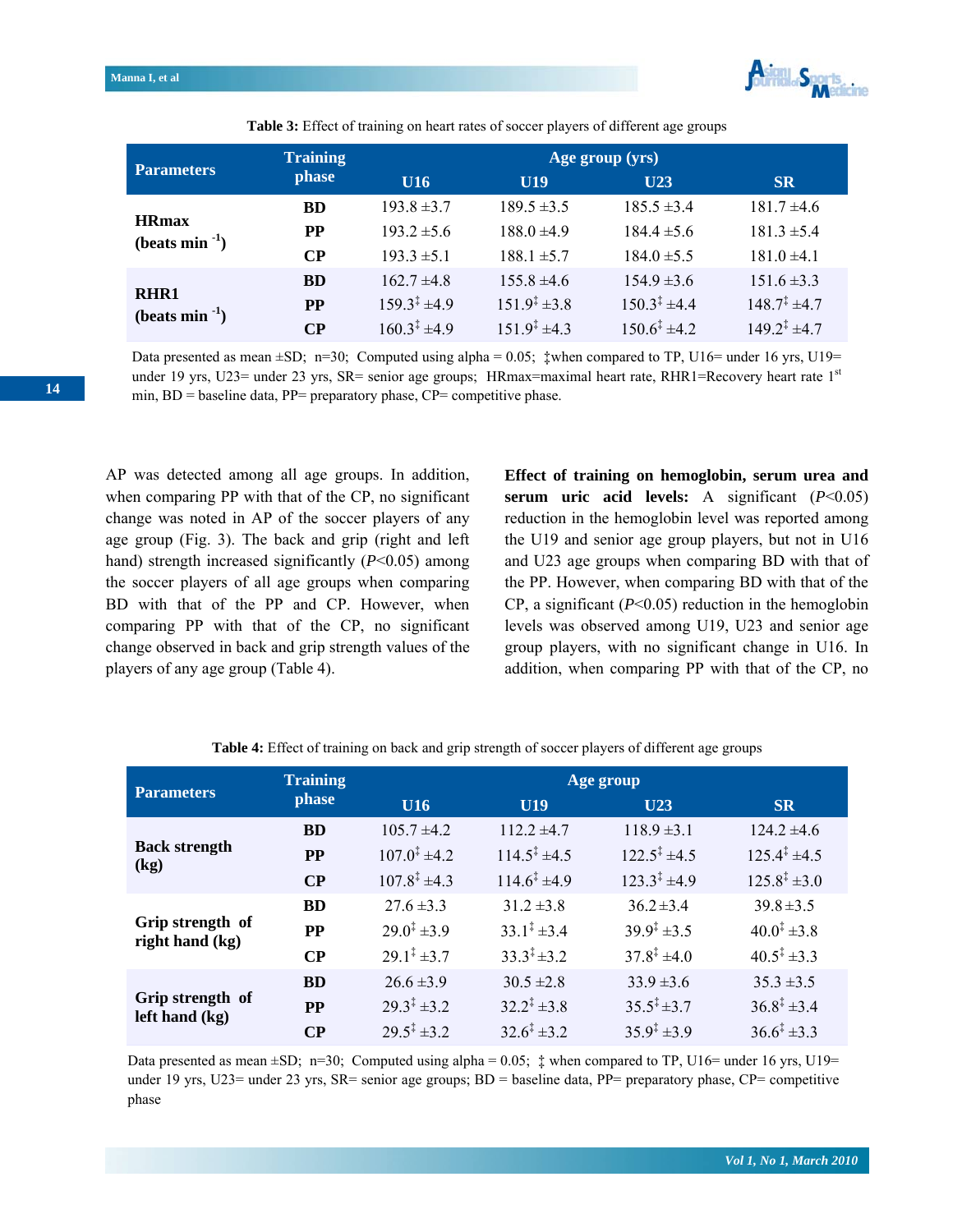



**Fig. 3:** Effect of training on anaerobic power of soccer players of different age groups

Data presented as mean and SD, n=30; *P*<0.05; Data were significantly different from each other when compared to (1 \**P*<0.050,  $2 \text{ }\#P \leq 0.050$ ; U16= under 16 yrs, U19= under 19 yrs, U23= under 23 yrs, SR= senior age groups; 1= baseline data, 2= preparatory phase, 3= competitive phase

significant change was noted in the hemoglobin levels of any age group (Table 5). Serum urea level increased significantly (*P*<0.05) among all groups when comparing BD with that of the PP and CP. Moreover, when comparing PP with that of the CP, a significant (*P*<0.05) increase in the serum urea level was reported among the players of U19 and U23 age groups, but not in U16 and senior age groups (Table 5). When

**Table 5:** Effect of training on haemoglobin, urea and uric acid levels of soccer players of different age groups

| <b>Parameters</b>          | <b>Training</b> | Age group                 |                                   |                                   |                             |  |  |  |
|----------------------------|-----------------|---------------------------|-----------------------------------|-----------------------------------|-----------------------------|--|--|--|
|                            | phase           | <b>U16</b>                | <b>U19</b>                        | <b>U23</b>                        | <b>SR</b>                   |  |  |  |
|                            | <b>BD</b>       | $13.7 \pm 0.5$            | $14.0 \pm 0.6$                    | $14.4 \pm 0.5$                    | $14.5 \pm 0.6$              |  |  |  |
| Haemoglobin $(gm/dl^{-1})$ | <b>PP</b>       | $13.5 \pm 0.6$            | $13.6^{\ddagger} \pm 0.6$         | 14.1 $\pm 0.8$                    | $14.3^{\ddagger} \pm 0.7$   |  |  |  |
|                            | $\bf CP$        | $13.4 \pm 0.6$            | $13.6^{\ddagger} \pm 0.6$         | $14.0^{\ddagger} \pm 0.7$         | $14.1^{\ddagger} \pm 0.6$   |  |  |  |
|                            | <b>BD</b>       | $22.7 \pm 2.0$            | $27.1 \pm 2.7$                    | $28.1 \pm 2.8$                    | $29.3 \pm 2.3$              |  |  |  |
| Urea $(mg/dl^{-1})$        | <b>PP</b>       | $23.1^{\ddagger} \pm 2.0$ | $28.0^{\ddagger} \pm 3.0$         | $29.2^{\ddagger}$ ±2.3            | $30.4^{\ddagger} \pm 2.5$   |  |  |  |
|                            | $\bf CP$        | $27.8^{\ddagger}$ ± 2.7   | $31.3^{\ddagger\uparrow} \pm 2.9$ | $32.1^{\ddagger\ddagger} \pm 2.5$ | $32.1^{\ddagger}$ $\pm 2.2$ |  |  |  |
|                            | <b>BD</b>       | $3.1 \pm 0.3$             | $3.5 \pm 0.5$                     | $4.2 \pm 0.6$                     | $4.1 \pm 0.5$               |  |  |  |
| Uric acid $(mg/dl^1)$      | <b>PP</b>       | $3.4 \pm 0.2$             | $3.9 \pm 0.5$                     | $4.5 \pm 0.6$                     | $4.3 \pm 0.5$               |  |  |  |
|                            | $\bf CP$        | $3.7 \pm 0.2$             | $3.9^{\ddagger} \pm 0.6$          | $4.8^{\ddagger} \pm 0.6$          | $4.6^{\ddagger} \pm 0.5$    |  |  |  |

Data presented as mean  $\pm SD$ ;  $n=30$ ; Computed using alpha = 0.05;  $\ddagger$  when compared to TP,  $\ddagger$  when compared to PP; U16= under 16 yrs, U19= under 19 yrs, U23= under 23 yrs, SR= senior age groups; BD = baseline data, PP= preparatory phase, CP= competitive phase.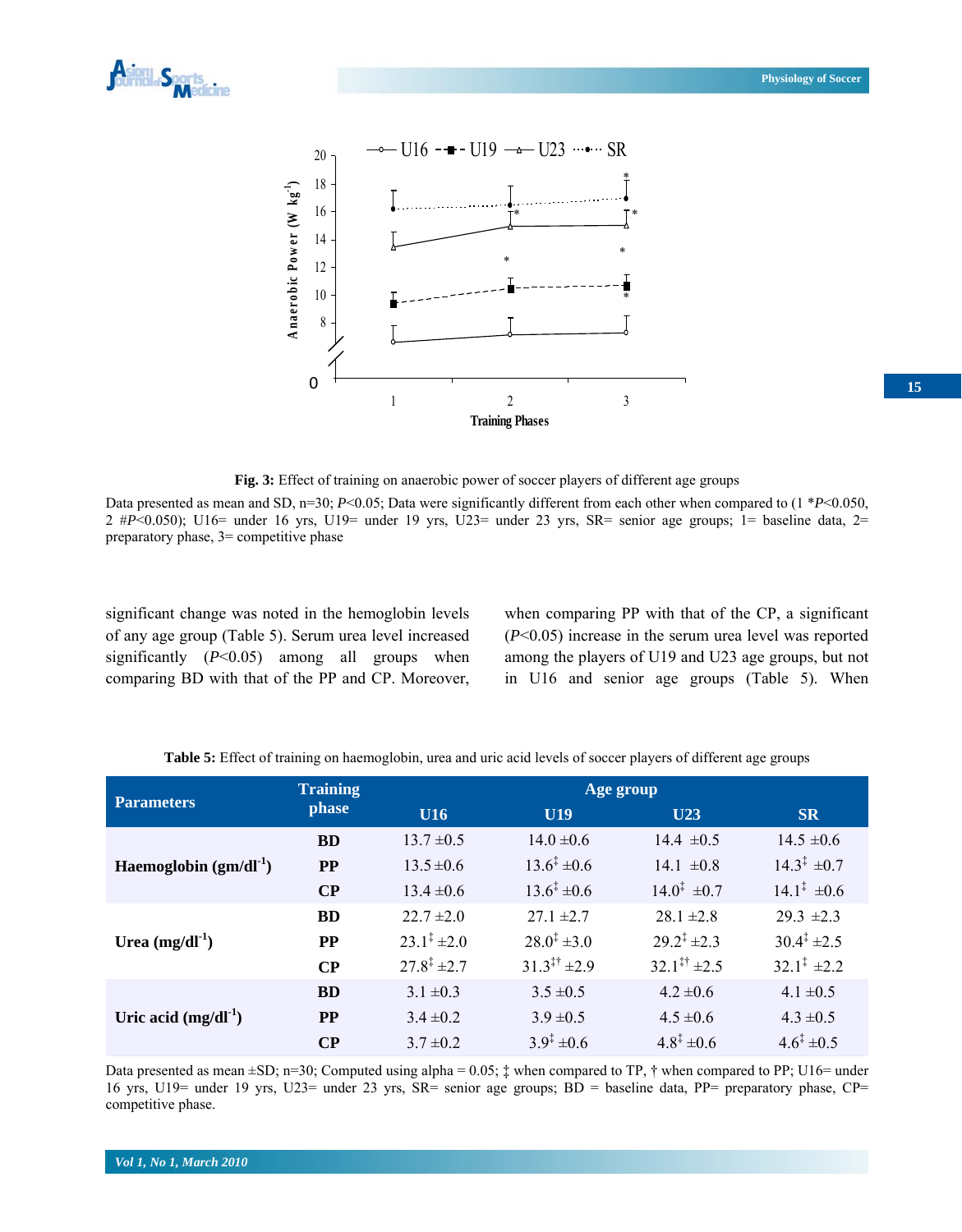



**Fig. 4:** Effect of training on total cholesterol of soccer players of different age groups

Data presented as mean and SD, n=30; *P*<0.05; Data were significantly different from each other when compared to (1 \**P*<0.050,  $2 \text{ }\#P \leq 0.050$ ; U16= under 16 yrs, U19= under 19 yrs, U23= under 23 yrs, SR= senior age groups; 1= baseline data, 2= preparatory phase, 3= competitive phase

comparing BD with PP, no significant change in the serum uric acid level was noted among all age groups. However, when comparing BD with that of the CP, a significant (*P*<0.05) increase in the serum uric acid level was reported among the players of U19, U23 and senior age group, but not in U16 age group. In addition, when comparing PP with CP, no significant change in the serum uric acid level occurred among the soccer players of any age group (Table 5).

**Effect of training on total cholesterol, triglyceride, HDL-C and LDL-C levels:** A significant (*P*<0.05) reduction in total cholesterol (TC) level was detected only in U23 age group, but not in U16, U19 and senior age groups when comparing BD with that of the PP. In addition, when comparing BD with CP, a significant (*P*<0.05) reduction in TC level was reported among U19 and U23 age groups, but not in U16 and senior age groups. However, when comparing PP with CP, no significant change in TC level was observed among the players irrespective of age groups (Fig. 4). The triglyceride (TG) level reduced significantly (*P*<0.05) among U23 age group, but not in U16, U19 and senior age groups when comparing BD with that of the PP. Furthermore, when comparing BD with CP, a significant (*P*<0.05) reduction in TG level was reported among U23 and senior age groups, but no significant change was noted in U16 and U19 age groups. In addition, when comparing PP with that of the CP no significant change in TG level was observed among the players of any age group (Table 6). In addition, a significant (*P*<0.05) reduction in LDL-C level was reported among U19 age group, but not in U16, U23 and senior age groups when comparing BD with that of the PP and CP. In addition, when comparing PP with that of the CP, no significant change in LDL-C level was observed among the players of any age groups (Table 6).

 HDL-C level increased significantly (*P*<0.05) among the players of U16 age group, but not in U19, U23 and senior age groups when comparing BD with that of the PP and CP. However, when comparing PP with that of the CP, no significant change in HDL-C level was observed among any age group (Fig. 5).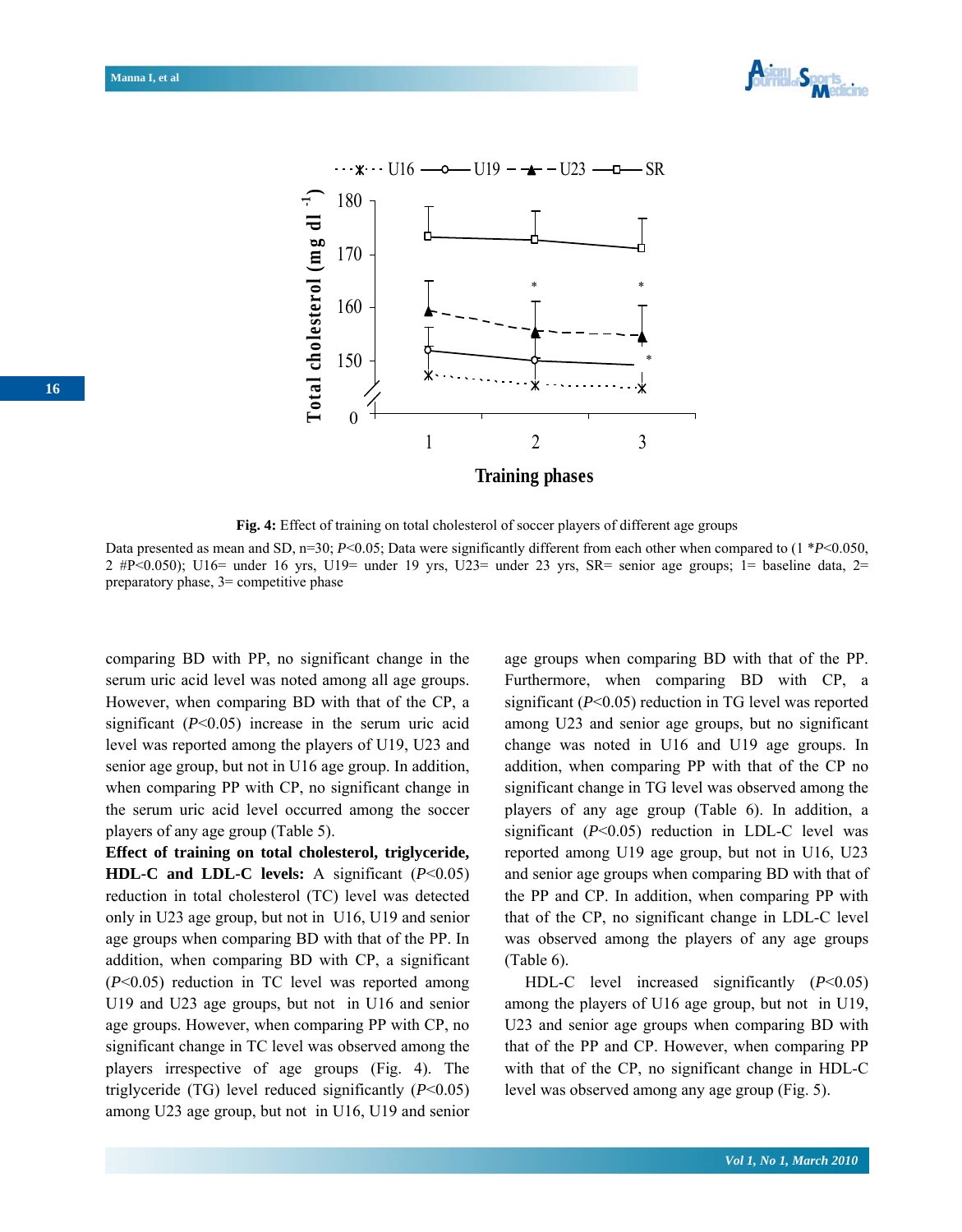

| <b>Parameters</b>                               | <b>Training</b> |                | Age group                    |                           |                         |  |
|-------------------------------------------------|-----------------|----------------|------------------------------|---------------------------|-------------------------|--|
|                                                 | phase           | U16            | U19                          | U23                       | <b>SR</b>               |  |
|                                                 | <b>BD</b>       | 58.6 $\pm$ 4.3 | $64.9 \pm 5.5$               | $87.9 \pm 5.2$            | $104.1 \pm 6.1$         |  |
| <b>Triglyceride</b><br>$(mg \, \text{dl}^{-1})$ | PP              | $56.4 \pm 4.9$ | $62.7 \pm 5.7$               | $85.1^{\ddagger} \pm 5.7$ | $102.4 \pm 6.2$         |  |
|                                                 | <b>CP</b>       | $55.8 \pm 5.2$ | $62.2 \pm 5.7$               | $84.7^{\ddagger} \pm 5.1$ | $101.3^{\ddagger}$ ±6.8 |  |
|                                                 | <b>BD</b>       | $99.4 \pm 5.1$ | $102.4 \pm 5.3$              | $100.4 \pm 4.1$           | $105.5 \pm 5.6$         |  |
| LDL-C<br>$(mg \, \mathrm{dl}^{-1})$             | PP              | $97.6 \pm 5.4$ | $101.0^{\ddagger}$ $\pm 4.8$ | 99.0 $\pm$ 5.4            | $103.4 \pm 5.4$         |  |
|                                                 | CР              | $96.7 \pm 5.3$ | $1000^{\frac{1}{4}}$ ±4 3    | $98.2 \pm 5.9$            | $103.1 \pm 5.2$         |  |

**Table 6:** Effect of training on triglyceride and LDL-C levels of soccer players of different age groups

Data presented as mean  $\pm$ SD; n=30; Computed using alpha = 0.05;  $\ddagger$  when compared to TP,  $\dagger$  when compared to PP; U16= under 16 yrs, U19= under 19 yrs, U23= under 23 yrs, SR= senior age groups; BD = baseline data, PP= preparatory phase, CP= competitive phase; LDL-C= low density lipoprotein cholesterol

#### **DISCUSSION**

Body size (height and body mass) has a significant impact on soccer players  $[4,31,32]$ . The tall players are recruited as goal keepers, defenders and forward positions; however a standard height should be maintained for midfield players. Body mass is a considerable factor in soccer since body contact is

essential in this game  $[2,33]$ . In this study no significant difference was observed in body mass among the soccer players after the training program. It may be due to the short duration of the training or improper optimization of the training load. It has been reported that short term exercise training has no significant effect on body mass of sportsmen [34,35].



**Fig. 5:** Effect of training on HDL-C level of soccer players of different age groups

Data presented as mean and SD, n=30; P< 0.05; Data were significantly different from each other when compared to (1)  $*P<0.050$ , 2 #P<0.050); U16= under 16 yrs, U19= under 19 yrs, U23= under 23 yrs, SR= senior age groups; 1= baseline data, 2= preparatory phase, 3= competitive phase; HDL-C= high density lipoprotein cholesterol

**17**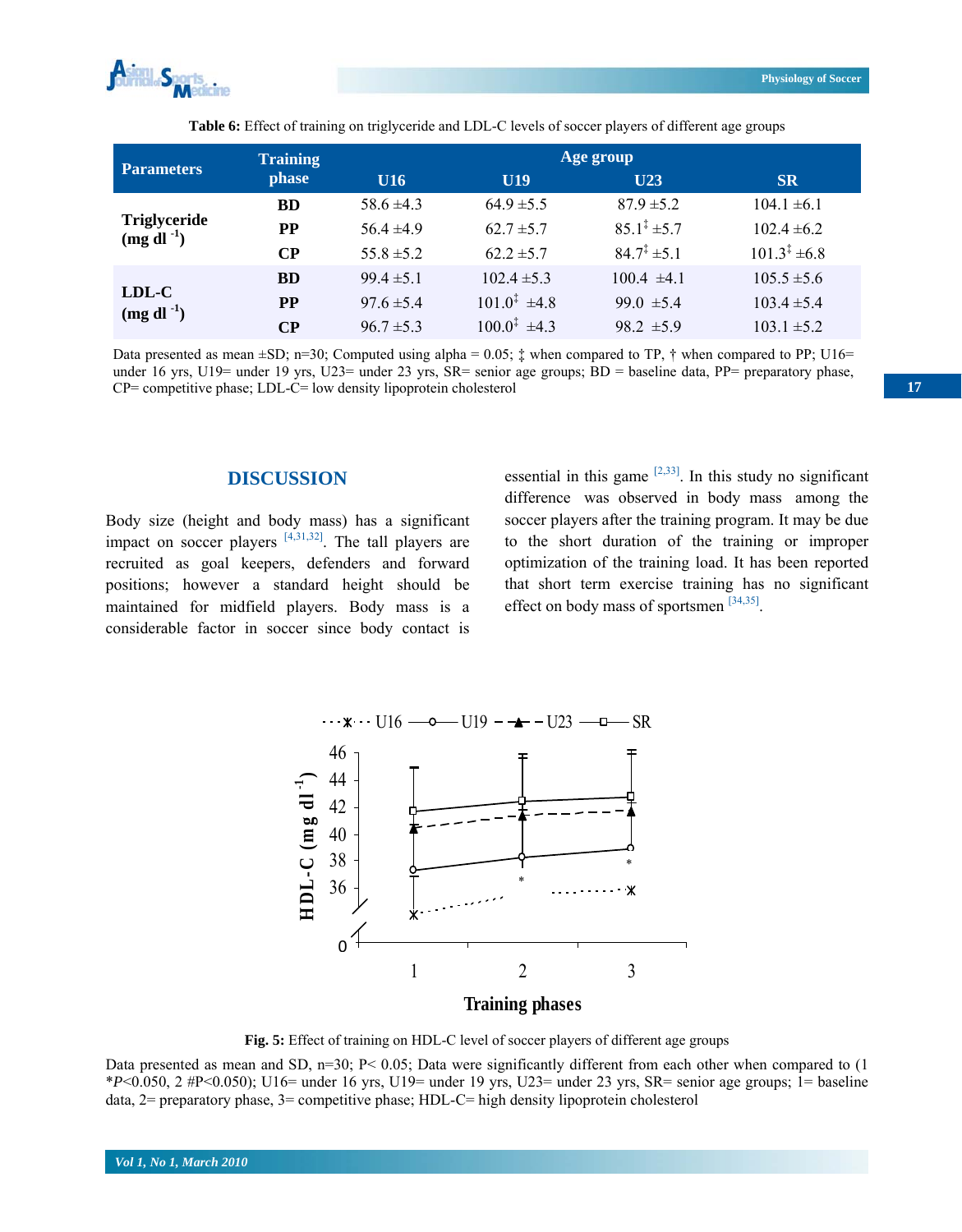Asian Spor

for the assessment of physical fitness of soccer players [2,36,37]. Generally, the amount of fat in an adult male in his mid-twenties is about 16.5% of body weight  $[3,34,35]$ . A lean body is desirable for sports like soccer  $[2,36,37]$ . A low-body fat may improve athletic performance by improving the strength-to-weight ratio  $[3,34,35]$ . Excess body fat adds to the load without contributing to the body's force-producing capacity  $[3,34,35]$ . A reduction (*P*<0.05) in percent body fat was noted among the players after the training. The possible reason of reduction of body fat is exercise training which increases greater utilization of fat for energy [34,35]. However, significant increase in LBM was noted only in U19 age group, but other groups showed no significant differences in LBM after the training. This may be due to short duration of the training program. Similar findings were also noted by other research groups who studied on soccer players and reported that percent body fat decreased significantly during preparatory and competitive phases of training when compared to baseline data  $[3,38]$ . Therefore, it can be stated that soccer players can accumulate body fat in the off seasons when there is no training, and lose body fat during preparatory and competitive phases of training  $[34,35]$ . This might be due to intensive training during preparatory phase and high levels of performance during competitive phase  $[34,35]$ . Before and after competition season, during the interval periods, fat content of most soccer players increase presumably as a result of reduced aerobic activity along with nutritional and behavioral changes  $[34,35]$ . It is advised to perform low intensity aerobic endurance exercises during the off seasons in order to reduce the excess accumulation of body fat during the off seasons.

The percentage of body fat plays an important role

The maximal oxygen uptake  $(VO<sub>2max</sub>)$  is the best overall measure of aerobic power  $[3,6]$ . Aerobic capacity certainly plays an important role in soccer and has a major influence on technical performance and tactical choices <sup>[3,34,35]</sup>. An increase ( $P \le 0.05$ ) in relative VO<sub>2max</sub> value was found noted in U16, U19 and U23 age groups in the preparatory and competitive phases when compared with that of the baseline data, but not in senior age group. In U16, U19 and U23 the increase in  $VO<sub>2max</sub>$  after training may be due to an increase in the systemic a-v O2 difference and stroke volume, when

compared to senior players  $[34,35]$ . Moreover, these changes may be the result of increased volume of endurance training in preparatory phase  $[34,35]$ . The aerobic endurance training enhances the activity of the cardiovascular system as well as developed oxidative capacity of the skeletal muscles which leads to an increase in the delivery of oxygen to working muscles  $[34,35]$ . This is accepted as the main reason for elevation of  $VO<sub>2max</sub>$  after a training program  $[34,35]$ . Furthermore, a decline in  $VO_{2max}$  values was observed, although nonsignificantly, from preparatory phase to competitive phase. This may be because of the reduction in aerobic training during competitive phase. On the other hand, no significant change was noted in  $VO<sub>2max</sub>$  values of the senior age group after the training program in preparatory and competitive phases when compared with the baseline data. It shows that  $VO_{2max}$  of the soccer players may improve with training and the VO2max of the U16, U19 and U23 age groups improves significantly in comparison to the senior players. Similar observation has been reported previously  $[2,3,7]$ . The extent by which  $VO_{2max}$  could been changed with training also depends on the starting point  $[34,35]$ . The fitter an individual is to begin with, the less potential there is for an increase and most elite athletes hit this peak early in their career  $[34,35]$ . There also seems to be a genetic upper limit beyond which further increases in either intensity or volume have no effect on aerobic power [34,35]. Other than tactical and technical aspects of soccer, monitoring of  $VO<sub>2max</sub>$  is essential during the training phases, which helps the coaches for selection of players for competition.

 Heart rate increases with an increase in work intensity and shows a linear relationship with work rate  $[23]$ . The highest rate at which the heart can beat is the maximal heart rate (HRmax). Quick recovery from strenuous exercise is important in soccer which involves intermittent efforts interspersed with short rests [34,35,39]. The heart rate recovery curve is an excellent tool for tracking a person's progress during a training program  $^{[34,35]}$ . A significant decrease ( $P < 0.05$ ) in recovery heart rate was observed among all age groups after the training program used here. Exercise cardio acceleration results from release of parasympathetic inhibition at low exercise intensities and from both parasympathetic inhibition and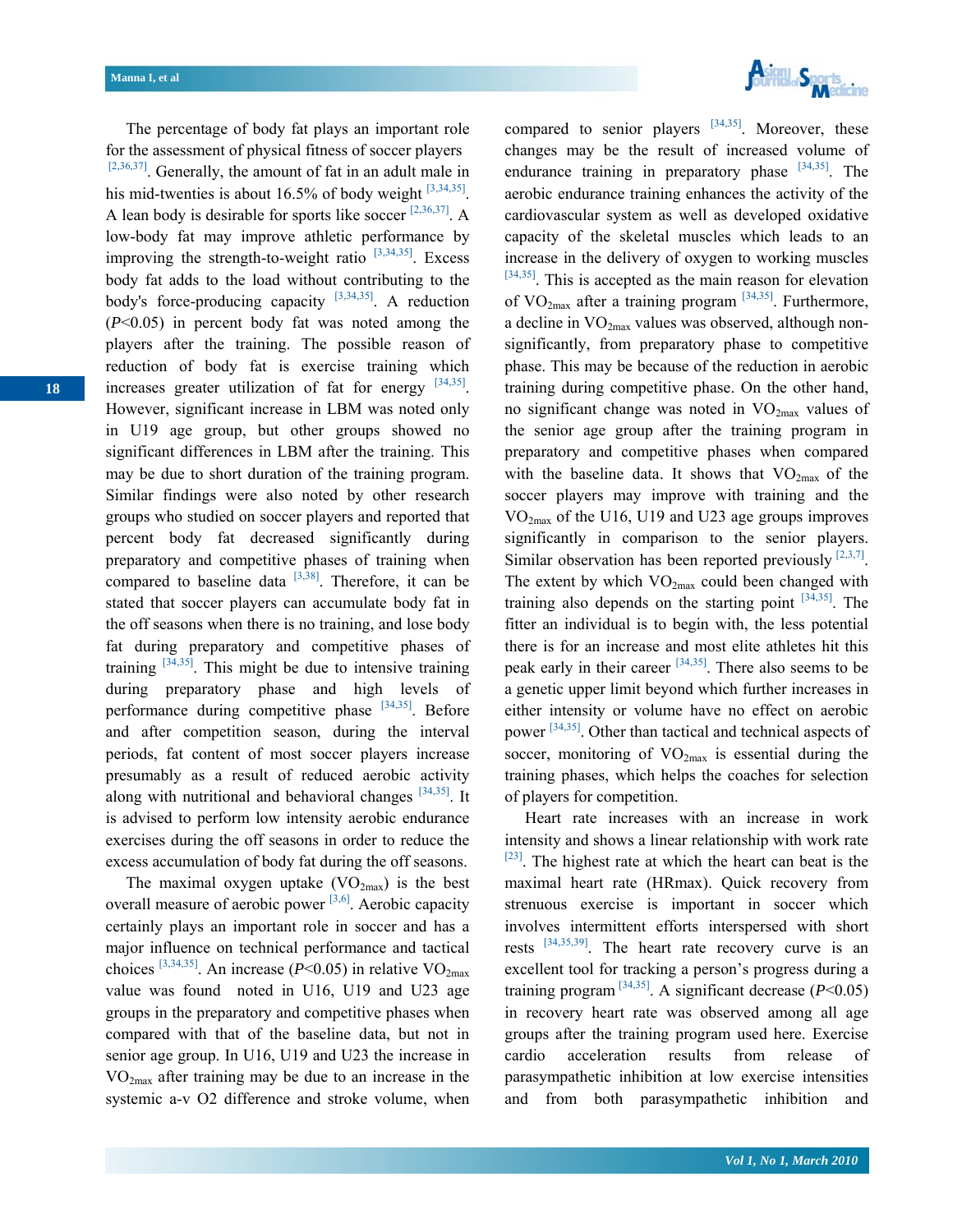

sympathetic activation at moderate intensities [34,35]. Nevertheless, parasympathetic activation is considered to be the main mechanism underlying exponential cardio deceleration after exercise  $[34,35]$ . On the other hand, no significant change was detected in HRmax of the players after the training course. This may be due to short duration of the training which has been shown in former studies  $[34,35]$ . The results of the present study suggest that the strain on the circulatory system during playing soccer is relatively high. Exercising at this intensity should provide a good training stimulus. Therefore, heart rate monitoring is essential during the training seasons, which also provides a database to the coaches for selection of players.

 Soccer demands high anaerobic power as quick acceleration and deceleration are important in this sport  $[2,3]$ . Although most time of the game is spent in lowlevel activities such as walking and light jogging, repeated back-to-back sprints make speed and tolerance to lactic acid an important characteristic in players  $[2,3]$ . A high anaerobic power is essential for such activities  $[2,3]$ . Thus a high anaerobic power helps to develop sprint quality of the players  $[2,3]$ . Anaerobic power represents the highest rate of anaerobic energy released  $[34,35]$ . On the other hand, strength is the central component of a soccer training program  $[2,3,37]$ . Strength of the back muscles plays a key role of fitness among the soccer players, as kicking, passing, changing pace etc. are part of the game  $[2,3]$ . Therefore, the game demands high level of back strength. On the other hand, strength of grip muscle also has significant impacts on the performance of soccer players, which is needed for throw-in, catching or fisting the ball (goal keeping)  $[2,3]$ . A significant increase in anaerobic power and strength took place after the training among the soccer players. The greater gain in anaerobic power and strength was observed in U16 and U19 age groups, but less gain was noted in U23 and senior age group players. This may be due to maturation factors and / or motivation. However, the less gain in relative anaerobic power and strength output in senior players may be due to age decline. Similar observation has been observed by many researchers  $[2,3,37,40]$ . They studied on soccer players and reported that the strength and power increased after training  $[2,3,37]$ . Monitoring of power and strength at regular intervals is essential

during the training seasons, which helps in selection of players for competitions.

 Oxidative potentiality of an athlete is dependent on his hemoglobin level  $^{[34,35]}$ . Increase in VO<sub>2max</sub> demands higher rates of oxygen supply  $[34,35]$ . Oxygen is transported to muscle primarily by hemoglobin (Hb), and it is suggested that hemoglobin mass and/or concentration is related to  $VO_{2max}$ <sup>[16]</sup>. Then the training load was increased in preparatory and competitive phases form the zero level. Therefore in preparatory and competitive phases, reduced (*P*<0.05) hemoglobin level was observed compared to baseline data. Moreover, as the performance level increased in the competitive phase, the decline in hemoglobin level became more prominent when compared with the transition phase. Similar observations have been noted by many researchers in their recent studies  $[11,16]$ . The decline in hemoglobin level may be due to haemolysis [11,41]. Intravascular haemolysis is one of the most emphasized mechanisms for destruction of erythrocytes during and after physical activities  $[42,43]$ . In addition, exercise training-induced reduction in hemoglobin concentration also may be due to hemodilution which is a common physiological effect of endurance training which exists among the well trained athletes due to increased in plasma volume  $[16,44]$ . A recent study reported declined haematocrit during the race and continued falling on the next day with a corresponding rises in plasma volume following an ultra endurance cycling. They reported that the impact on the plasma volume is pronounced leading to marked haemodilution post-exercise  $[44]$ . Another study reported a decrease in hemoglobin concentration during the post-race recovery period following an ultra marathon race. The greatest reduction in hemoglobin concentration was observed 48 hours after the race [45]. The authors suggested that this reduction in hemoglobin concentration was due to hemodilution  $[45]$ . Since hemoglobin level has relation with  $VO<sub>2max</sub>$ , an optimum level of hemoglobin is required for better performance. In view of the above, monitoring of hemoglobin level during the training phases is essential.

 The present study showed that the level of serum urea and uric acid increased (*P*<0.05) after training among the players irrespective of age groups.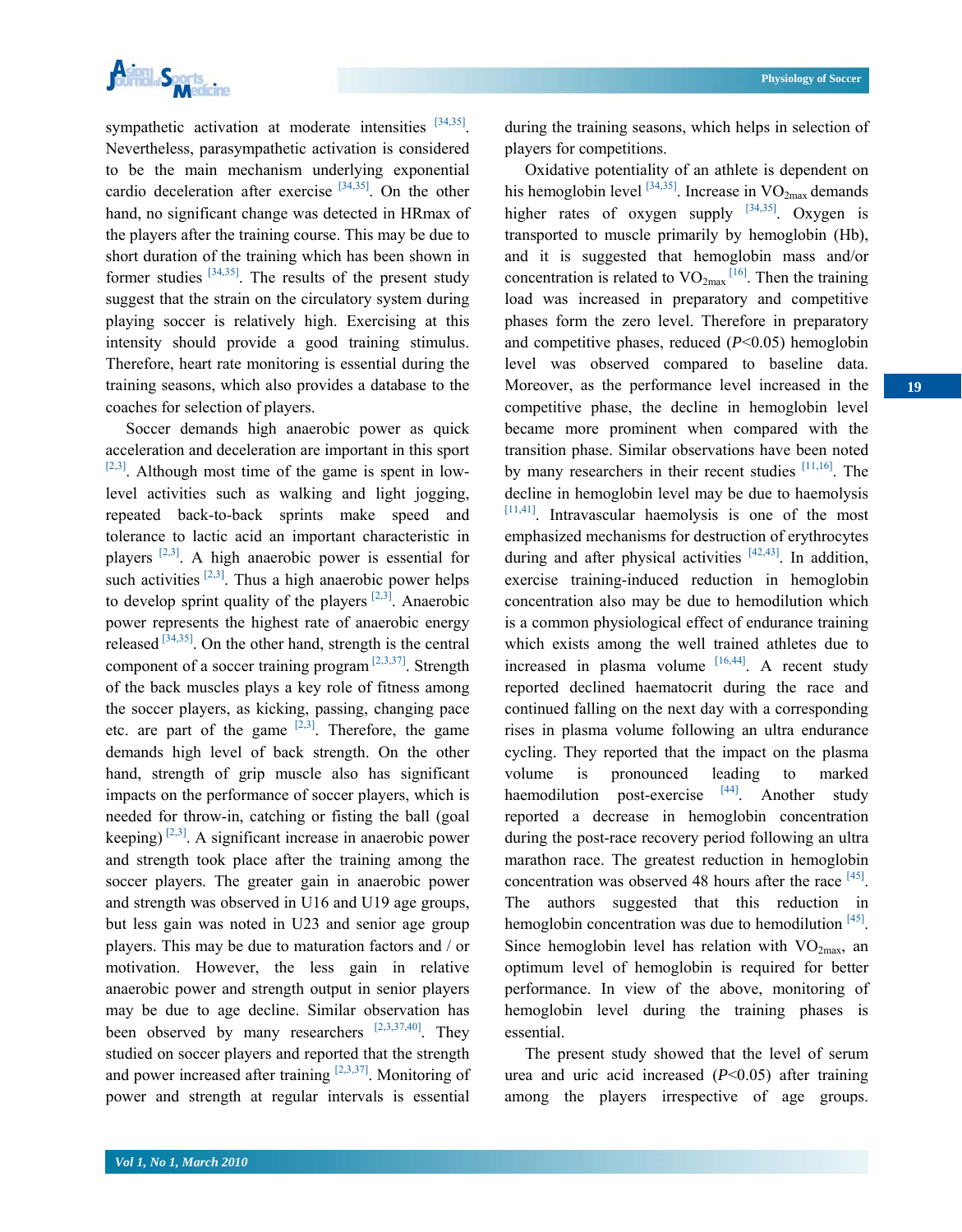

However, the urea and uric acid levels were found to be in the normal range. The highest serum levels of urea and uric acid were found to be in the competitive phase when the performance level is the highest. It is believed that a pronounced increase in the urea and uric acid concentrations indicates strong influence of a training session, whereas normalization of the urea and uric acid level in blood is an index of time to perform subsequent strenuous training sessions [12].

 A recent study suggested that serum uric acid scavenges  $OH<sub>2</sub>$  radicals and there is evidence that it may be an important biological scavenger against free radicals in human plasma and in skeletal muscle during and after acute hard exercises  $[46]$ . It has been reported by some researchers that during intensive exercise  $OH<sub>2</sub>$ radicals are produced which can damage the cell membrane  $[46]$ . It can be stated that as the OH<sub>2</sub> radicals are produced during exercise, the serum level of uric acid also elevates to scavenge them. Regular monitoring of serum urea and uric acid levels can indicates strong influence of a training session, whereas normalization of the urea and uric acid level in blood is an index of time to perform subsequent strenuous training sessions. Therefore, these parameters may be used to assess the training load imposed on the players.

 Lipids and lipoprotein profiles indicate the cardiovascular and metabolic status of athletes [17,47]. Activity levels have significant impacts on the lipids and lipoprotein levels of athletes  $[17]$ . As the performance level increased during the preparatory phase and further to competitive phase, the level of total cholesterol, triglyceride and LDL-C decreased (*P*<0.05), and the level of HDL-C increased (*P*<0.05) gradually. It indicates that as the training load and performance level increase the level of total cholesterol, triglyceride and LDL-C decrease gradually with an increase in HDL-C level. The possible reason for the reduction in total cholesterol, triglyceride and LDL-C, and elevation in HDL-C is exercise training  $[15, 10]$  $17,35$ . Our findings are supported by observations of other researchers in their recent studies  $[15,17]$ . Crosssectional studies also reported an increase in HDL-C level and decrease in triglyceride level after exercise [17, 15,48,49]. A recent study showed significant increase in HDL-C level and decrease in LDL-C level, with no change in triglyceride after 9 weeks of training  $[14]$ . Another study reported that 4 weeks of aerobic exercise training significantly decreased the levels of total cholesterol, LDL-C, and increased HDL-C <sup>[18]</sup>. Therefore, regular monitoring of lipids and lipoproteins profiles of soccer players is essential to optimize their health status which has direct effect on performance of the players.

## **CONCLUSION**

Training effects were reflected on various parameters like body fat, aerobic capacity, anaerobic power, strength, haemoglobin, urea, uric acid, and lipid profile of Indian soccer players of different age groups. The unique profile of age-related changes should be taken into consideration while administering training to the players. Since studies on soccer players are limited in India, the data of the present study can be a handy tool and can act as a frame of reference for monitoring the training courses of soccer players of different age groups. This would enable coaches to assess the current status of an athlete and the degree of training adaptability and to provide an opportunity to modify the training schedule accordingly to achieve the desired performance. The effect of training can also be studied at different micro cycles to observe the effect of a particular training goal on the players. The study was restricted to soccer players, however similar studies can be performed in other sports disciplines. Selected physiological and biochemical variables were considered in the present study, however with the advancement of science and technology some more variables may be considered as well as new equipments can be used for assessment of variables.

#### **ACKNOWLEDGMENTS**

Authors are thankful to the Sports Authority of India, Institutional Review Board and the Ethics Committee to grant permission for the present study.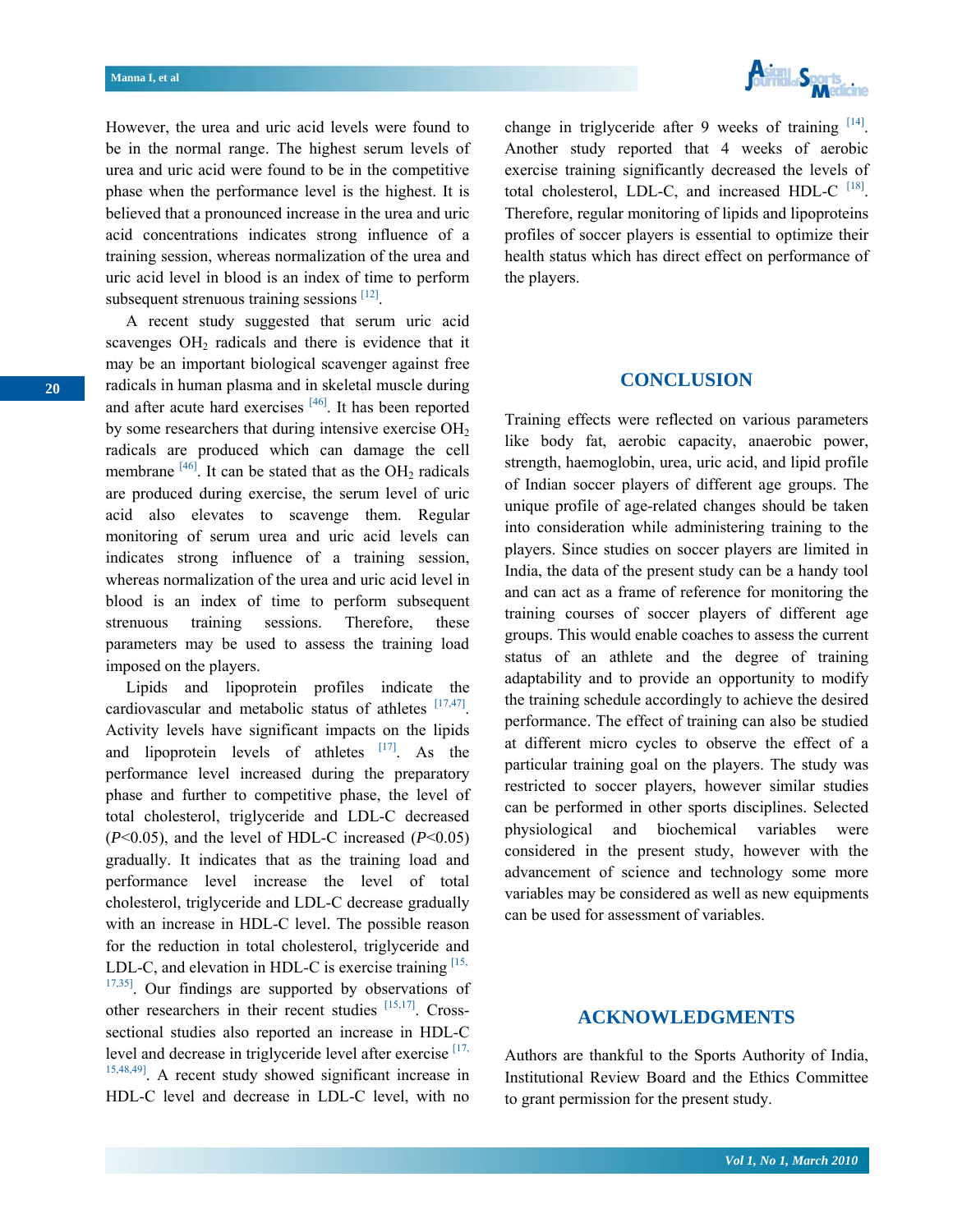

#### **Conflict of interests:** None declared

#### **REFERENCES**

- 1. Bompa TO. Periodization Training. In: Bompa TO (ed). *Periodization Training for Sports*. Champaign, IL: Human Kinetics, 1999; Pp:147-311.
- 2. Hoff J. Training and testing physical capacities for elite soccer players. *J Sports Sci*. 2005;23:573-82.
- 3. Reilly T. An Ergonomics model of the soccer training process. *J Sports Sci*. 2005;6:561-72.
- 4. Enemark-Miller EA, Seegmiller JG, Rana SR. Physiological profile of women's Lacrosse players. *J Strength Cond Res*. 2009;23:39-43.
- 5. Gil SM, Gil J, Ruiz F, et al. Physiological and anthropometric characteristics of young soccer players according to their playing position: relevance for the selection process. *J Strength Cond Res*. 2007;21:438-45.
- 6. Popadic Gacesa JZ, Barak OF, Grujic NG. Maximal anaerobic power test in athletes of different sport disciplines. *J Strength Cond Res*. 2009;23:751-5.
- 7. Miller TA, Thierry-Aguilera R, Congleton JJ, et al. Seasonal changes in VO2max among Division 1A collegiate women soccer players. *J Strength Cond Res*. 2007;21:48-51.
- 8. Impellizzeri FM, Marcora SM, Castagna C, et al. Physiological and performance effects of generic versus specific aerobic training in soccer players. *Int J Sports Med*. 2006;27:483-92.
- 9. Venturelli M, Bishop D, Pettene L. Sprint training in preadolescent soccer players. *Int J Sports Physiol Perform*. 2008;  $3.558 - 62.$
- 10. Nielsen MS, Weber RE. Antagonistic interaction between oxygenation-linked lactate and CO2 binding to human hemoglobin. *Comp Bioc Physiol Mol Integr Physiol*. 2007;146:429-34.
- 11. Suhr F, Porten S, Hertrich T, et al. Intensive exercise induces changes of endothelial nitric oxide synthase pattern in human erythrocytes. *Nitric Oxide*. 2009;20:95-103.
- 12. Urhausen A, Kindermann W. Diagnosis of over training: what tools do we have? *Sport Med*. 2002;32:95-102.
- 13. Andersson H, Raastad T, Nilsson J, et al. Neuromuscular fatigue and recovery in elite female soccer: effects of active recovery. *Med Sci Sports Exerc*. 2008;40:372-80.
- 14. Degoutte F, Jouanel P, Begue RJ, et al. Food restriction, performance, biochemical, psychological, and endocrine changes in judo athletes. *Int J Sports Med*. 2006;27:9-18.
- 15. Heitkamp HC, Wegler S, Brehme U, et al. Effect of an 8-week endurance training program on markers of antioxidant capacity in women. *J Sports Med Phys Fitness*. 2008;48:113-9.
- 16. Kargotich S, Keast D, Goodman C, et al. Monitoring 6 weeks of progressive endurance training with plasma glutamine. *Int J Sport Med*. 2007;28:211-6.
- 17. Kelley GA, Kelley KS. Impact of progressive resistance training on lipids and lipoproteins in adults: a meta-analysis of randomized controlled trials. *Prev Med*. 2009;48:9-19.
- 18. Altena TS, Michaelson JL, Ball SD, Guilford BL, Thomas TR. Lipoprotein subfraction changes after continuous or intermittent exercise training. *Med Sci Sports Exerc*. 2006;38:367-72.
- 19. Halverstadt A, Phares DA, Wilund KR, et al. Endurance exercise training raises high-density lipoprotein cholesterol and lowers small low-density lipoprotein and very low-density lipoprotein independent of body fat phenotypes in older men and women. *Metabolism*. 2007;56:444-50.
- 20. Jonson BL, Nelson JK. *Practical measurements for evaluation in physical education.* London: Macmillan Publishing Co. 1996.
- 21. Siri WE. The gross composition of the body. In: Tobias CA, Lawrence JH (ed). *Advances in Biological and Medical Physics*. New York: Academic Press, 1956; Pp:239-80.
- 22. Durnin JVGA, Womersley J. Body fat assessed from total body density and its estimation from skin fold thickness: measurements on 481 men and women from 16 to 72 years. *Br J Nutr*. 1974;32:77-97.
- 23. Astrand PO, Rodhal K. *Textbook of work physiology*. New York: McGraw-Hill. 1986.
- 24. Inbar O, Bar-Or O, Skinner JS. *The Wingate anaerobic test*. Champaign IL: Human Kinetics. 1996.
- 25. Mukherjee KL. Medical laboratory technology. In: *A procedure manual for routine diagnostic tests*. Vol I-III. New Delhi: Tata McGraw-Hill Publishing Company Limited. 1997.